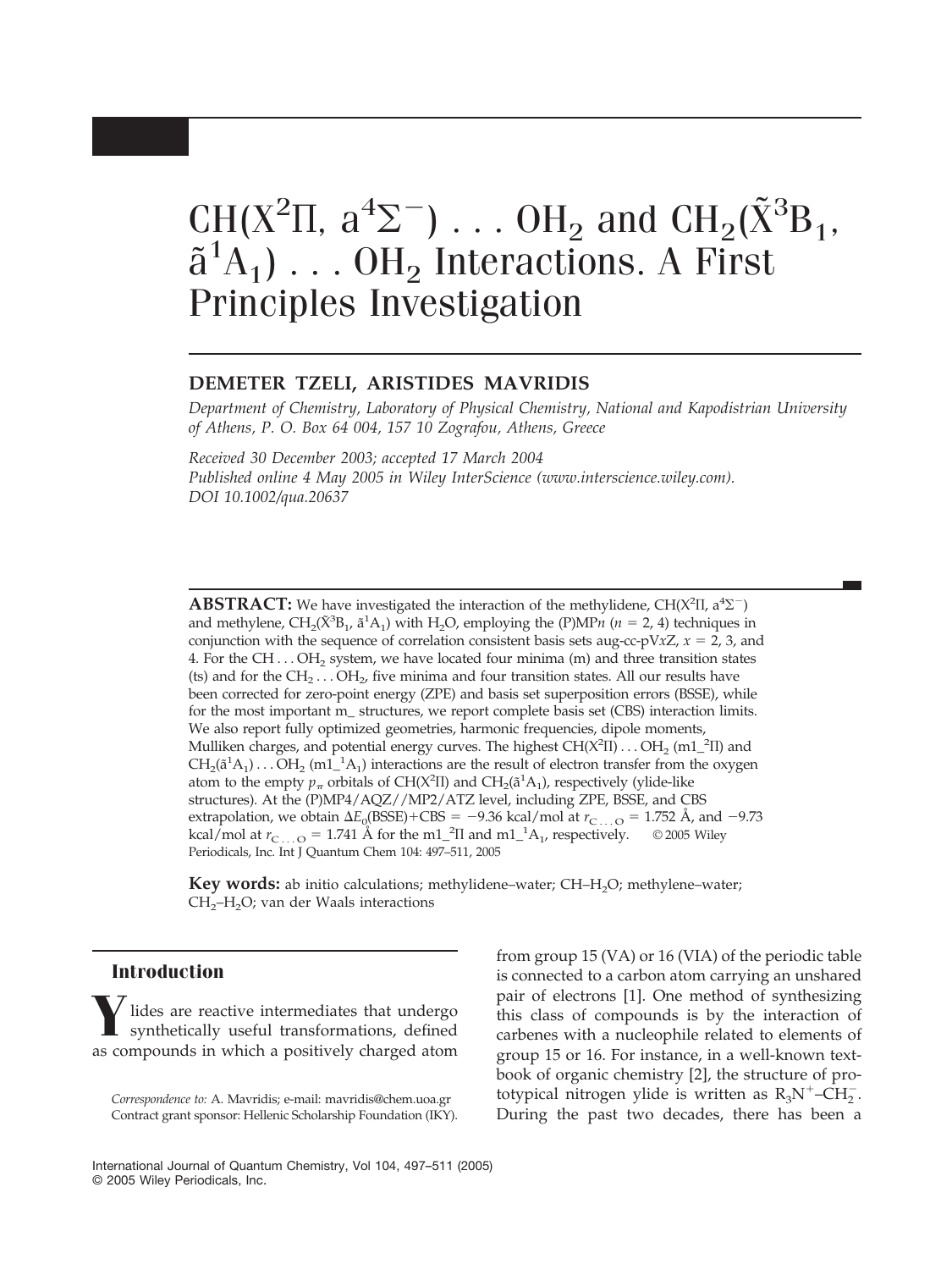growing interest in the use of carbonyl ylides for the synthesis of oxygenated heterocycles (see Ref. [1] and references therein).

Now, methylidene, CH  $(X^2\Pi)$  is one of the simplest and most reactive radicals, and it is believed to play an important role in atmospheric chemistry. Experimental work on the reaction of CH with small molecules such as  $N_2$ , NO, N<sub>2</sub>O, CO, CO<sub>2</sub>, and  $H<sub>2</sub>O$  [3–5] and computational work on the reaction CH  $(X^2\Pi$  or  $a^4\Sigma^{-})$  + H<sub>2</sub>O [6–8] have been reported in the literature.

The parental carbene  $CH_2$  ( $\tilde{X}^3B_1$ ), perhaps the most famous molecule in the evolution of computational quantum chemistry [9], is an important intermediate, also playing a significant role in planetary atmosphere. The reaction of  $CH_2(\tilde{a}^1A_1)$  with  $H_2O$  producing  $CH_3OH$  through an ylide-like intermediate, has been experimentally studied by mass spectrometric techniques [10]. Furthermore, the reactions  $CH_2(\tilde{a}^1A_1) + H_2O \rightarrow CH_2(\tilde{X}^3B_1) +$  $H_2O$  and  $CH_2$  ( $\tilde{a}^T A_1$ ) +  $H_2O \rightarrow CH_3$  + OH, the formation of methanol and of formaldehyde, have been investigated with laser-induced fluorescence detection under quasi-stationary and first order conditions [11, 12], while the first of the reactions above was also studied by laser flash photolysis/ laser absorption methods [13].

The first computational work on the system  $\mathrm{CH}_2(\tilde{\mathrm{a}}^1\mathrm{A}_1)\ldots\mathrm{OH}_2$  was done in 1980 by Harding et al. [14], where they calculated two minima, and in 1981 by Eades et al. [15], who calculated the three lowest configurations corresponding to two minima and one transition state. In the following years, the global minimum [16 –20], the second minimum [21], the third minimum [19], and a transition structure [19] were studied. Previous theoretical work on the CH . . .  $OH_2$ ,  $CH_2$  . . .  $OH_2$  systems is summarized in Table I.

In the present report, we undertake a systematic study of the interaction of CH ( $X^2\Pi$ ,  $a^4\Sigma^-$ ), CH<sub>2</sub>  $(\tilde{X}^3B_1, \tilde{a}^1A_1)$  with H<sub>2</sub>O, using Møller–Plesset (MP) perturbation theory and relatively large basis sets. We report fully optimized geometries, interaction energies, harmonic frequencies, dipole moments and Mulliken charges, trying at the same time to understand the CH . . . OH<sub>2</sub>, and CH<sub>2</sub> . . . OH<sub>2</sub> interaction mechanisms.

## **Methodological Details**

The CH  $\dots$  OH<sub>2</sub>, CH<sub>2</sub>  $\dots$  OH<sub>2</sub> calculations were performed using, for all atoms, the augmented correlation consistent series of basis sets, aug-cc-pV*x*Z  $(AxZ)$ ,  $x = 2(D)$ ,  $3(T)$ ,  $4(Q)$  of Dunning and coworkers [22]. The interaction between  $(CH, CH_2) + H_2O$ is such (vide infra) that there is no need for a multireference approach. Therefore, we have used the single reference MP perturbation theory, MP2 and MP4, for the singlets, and UMP2, UMP4, PMP2, and PMP4 for the doublets, triplets, and quartets, as implemented in the Gaussian 94 [23a] and Gaussian 98 [23b] suite of codes. All structures were fully optimized at the above correlated levels, with the exception of UMP4/ATZ and UMP2, UMP4/ AVQZ, where single point calculations were performed at the (U)MP2/ATZ geometry. The "very tight" option of the program was used, while the energies were converged to  ${\sim}0.01$   $\mu E_h$  with corresponding root mean square (rms) deviation of the energy gradient with respect to nuclear coordinates of 11  $\mu E_h$ /bohr. Harmonic frequencies were calculated for all structures at the (U)MP2/(ADZ, ATZ) level of theory. Spin contamination of the UMP calculations is not alarming: the  $\langle S^2 \rangle$  values range from 0.7596 to 0.7711 (instead of 0.75) for the doublets, 2.0156 to 2.0161 (instead of 2.0) for the triplets, and 3.7540 to 3.7544 (instead of 3.75) for the quartets.

Because of the importance of basis set superposition error (BSSE) [24] in weakly or van der Waals interacting systems [25], the interaction energies were BSSE corrected [26]. The interaction energy  $\Delta E$ of a XY van der Waals molecule and the corresponding BSSE corrected value  $\Delta$ (BSSE) are defined as follows [27]:

$$
\Delta E = E_{XX}^{xy}(XY) - E_X^x(X) - E_Y^y(Y) \tag{1}
$$

$$
\Delta E(BSSE) = E_{XX}^{xy}(XY) - E_{XX}^{xy}(X) - E_{XX}^{xy}(Y) + E_{XX}^{x}(X) - E_{XX}^{x}(X) + E_{XX}^{y}(Y) - E_{Y}^{y}(Y), \quad (2)
$$

where  $E_{\ G}^{S}(M)$  refers to the total energy of molecule M at the geometry G computed with basis set *s*. Within the method employed, relation (1) needs no correction with respect to basis set size for "infinitely" large, i.e., complete basis sets (CBS). We also recall that the MP approach is size-extensive, a particularly useful property in the present study. CBS limits were obtained by applying the simple exponential formula  $P(x) = P(\infty) + Ae^{-Bx}$ , where *P* is a generic property; *n* reflects the quality of the basis set;  $x = 2$ , 3, and 4; and A, B are freely adjustable parameters [28]. Finally, all our calculations are valence-correlated, i.e., the  $\sim$ 1*s* carbon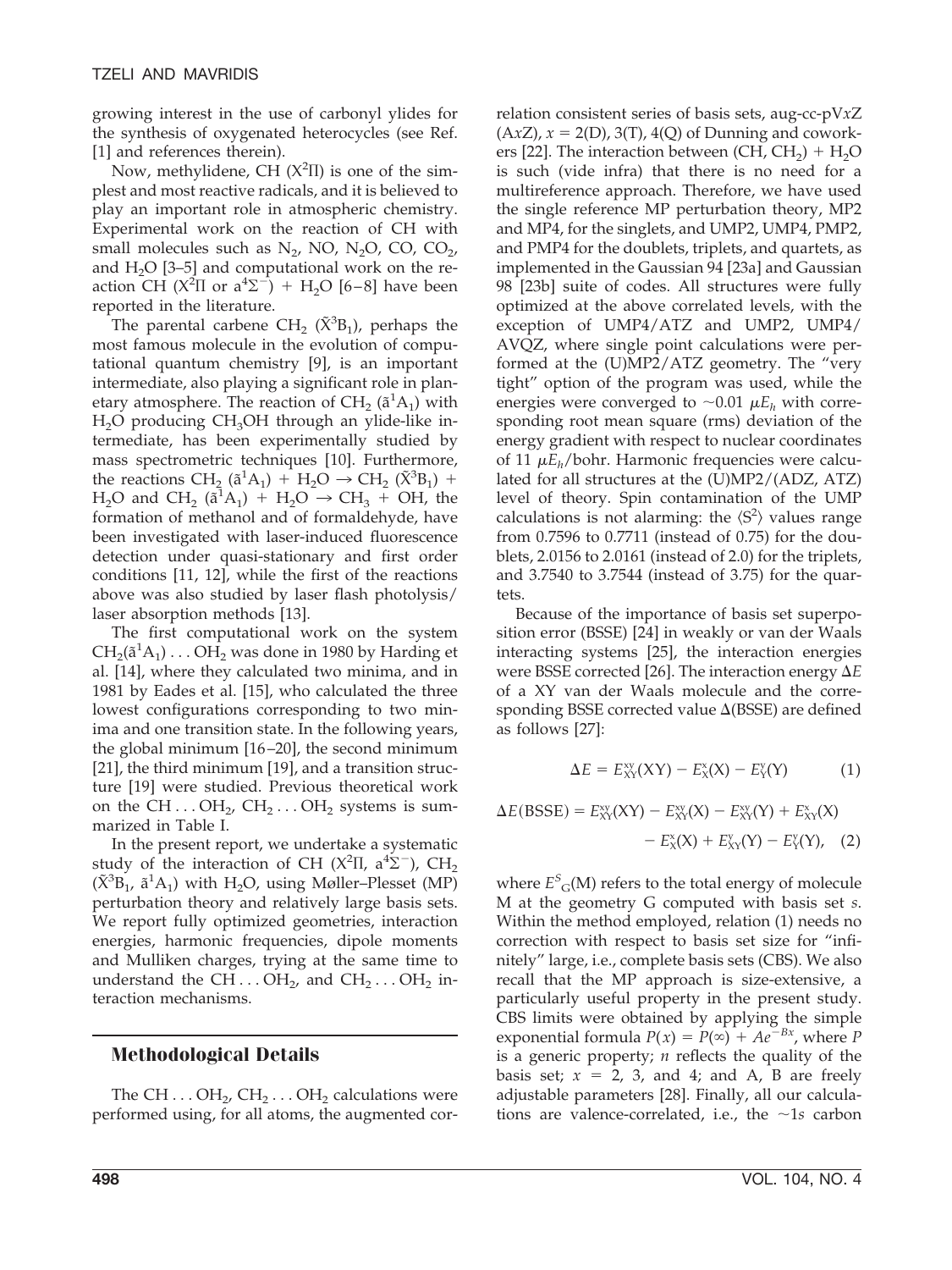#### **TABLE I \_\_\_\_\_\_\_\_\_\_\_\_\_\_\_\_\_\_\_\_\_\_\_\_\_\_\_\_\_\_\_\_\_\_\_\_\_\_\_\_\_\_\_\_\_\_\_\_\_\_\_\_\_\_\_\_\_\_\_\_\_\_\_\_\_\_\_\_\_\_\_\_\_\_\_\_\_\_\_\_\_\_\_\_\_\_\_\_\_\_\_\_\_\_**

## **Previous theoretical work on CH ... OH<sub>2</sub> and CH<sub>2</sub>... OH<sub>2</sub> systems.<sup>\*</sup>**

| Method                                                      | $E$ (hartree)                   | $\{r\}^{\text{b}}$ | $\Delta E(\Delta E_0)$ |
|-------------------------------------------------------------|---------------------------------|--------------------|------------------------|
| $m1$ <sup>2</sup> II                                        | $CH \ldots OH2$                 |                    |                        |
| UMP2/6-31G** <sup>c</sup>                                   | $-114.59632$                    | 1.868              | $-14.3(-12.0)$         |
| $MP2/6-31G(d') (=A)d,e$                                     | $-114.562765$                   | 1.832              | $-15.3$                |
| $QCISD(T)/6-31G(d')//Ad,e$                                  | $-114.613477$                   |                    | $-12.3$                |
|                                                             | $-114.641734$                   |                    | $-8.5$                 |
| MP4(SDQ)/CBSB4//A <sup>d,e</sup><br>CBS-Q (0 K)// $A^{d,e}$ | $-114.763895$                   |                    | $-9.6$                 |
|                                                             |                                 |                    |                        |
| m2 $^{2}$ T <sup>b</sup>                                    |                                 |                    |                        |
| $MP2/6-31G(d') (=A)d$                                       | $-114.545255$                   | 2.320              | $-4.3$                 |
| QCISD(T)/6-31G(d')// A <sup>d</sup>                         | $-114.599747$                   |                    | $-3.6$                 |
| MP4(SDQ)/CBSB4// A <sup>d</sup>                             | $-114.633612$                   |                    | $-3.4$                 |
| $CBS-Q$ (0 K)// $Ad$                                        | $-114.751696$                   |                    | $-1.9$                 |
| ts2 $^2\Pi^b$                                               |                                 |                    |                        |
| MP2/6-31G(d') $(=A)^{d,f}$                                  | $-114.539180$                   | 2.409              | $-0.5$                 |
| $QCISD(T)/6-31G(d')//A^{d,f}$                               | $-114.597846$                   |                    | $-2.5$                 |
| MP4(SDQ)/CBSB4//A <sup>d,f</sup>                            | $-114.625735$                   |                    | $+1.5$                 |
| $CBS-Q$ (0 K)// $A^{d,f}$                                   | $-114.751008$                   |                    | $-1.5$                 |
| $m1-1A1$                                                    | CH <sub>2</sub> OH <sub>2</sub> |                    |                        |
| RMP2/6-31G**//RMP2/6-31G*9                                  | $-115.23560$                    | 1.805              | $-18.1$                |
| RMP4/6-31G**//RMP2/6-31G*9                                  | $-115.26205$                    |                    | $-14.7$                |
| $HF/dz + (sd-diff,C / d-pol C,0)^h$                         |                                 | 1.825              | $a+1.0$                |
| MP4(SDQ)/6-31G**(=B)//HF/B <sup>i</sup>                     | $-115.25956$                    |                    | $-13.44$               |
| UMP2/6-31G* $(=C)^{j}$                                      | $-115.20329$                    | 1.805              | $-18.85$               |
| $UMP2/6-311G(df,p)/Cj$                                      | $-115.33007$                    |                    | $-20.14$               |
| UMP4/6-31G**//C                                             | $-115.26944$                    |                    | $-16.53$               |
| CAS/CCI/aug-pol-dz <sup>k</sup>                             | $-115.37254$                    | 2.366              | $-7.62(-4.60)$         |
| $CCl + Q$ aug-pol-dz <sup>k</sup>                           | $-115.40517$                    |                    | $-8.95(-5.93)$         |
| CAS/CCI/tz-double pol <sup>k</sup>                          | $-115.36931$                    |                    | $-5.91(-2.89)$         |
| $CCI + Q/tz$ -double pol <sup>k</sup>                       | $-115.40561$                    |                    | $-9.54(-6.52)$         |
| MP2/6-31G*                                                  | $-115.203286$                   |                    | $-18.8(-12.8)$         |
| MP2/6-311G**                                                | $-115.335146$                   | 1.77               | $-18.7(-12.8)$         |
|                                                             |                                 | 1.758              |                        |
| $MP2/6-311++G***$                                           |                                 |                    | $(-9.57)$              |
| $QCISD/6-311++G^{**m}$                                      |                                 | 1.874              | $(-6.53)$              |
| B3LYP/6-31G*m                                               |                                 | 1.866              | $(-15.26)$             |
| B3LYP/6-311++ $G^{*rm}$                                     |                                 | 1.857              | $(-10.52)$             |
| $ts1-1A1$                                                   |                                 |                    |                        |
| $HF/dz + (sd-diff,C/d-pol C,0)^h$<br>$m2_{-}^{1}A_{1}^{b}$  |                                 |                    | $a + 5.6$              |
| $HF/dz + (sd\text{-diff}, C/d\text{-pol}, C, O)^n$          |                                 | 1.870              | a                      |
| $MP2/6-311++G** (=E)n$                                      |                                 | 1.778              | $(-9.30)$              |
| $QCISD/6-311++G***n$                                        |                                 | 1.883              | $(-5.02)$              |
|                                                             |                                 |                    |                        |
| QCISD(T)/E//QCISD/E <sup>n</sup>                            |                                 |                    | $(-6.37)$              |
| $m3-1A1$                                                    |                                 |                    |                        |
| RMP2/6-31G**//RMP2/6-31G*9                                  | $-115.21753$                    | 2.153              | $-6.7$                 |
| RMP4/6-31G**//RMP2/6-31G*9                                  | $-115.24829$                    |                    | $-6.4$                 |
| MP2/6-31G*                                                  | $-115.184626$                   |                    | $-7.1(-4.7)$           |
| MP2/6-311G**                                                | $-115.314750$                   | 2.17               | $-5.9(-3.8)$           |
| $ts3 \, 1A_1$<br>MP2/6-31G*                                 | $-115.177624$                   | 2.49               | $-2.7(-1.6)$           |
|                                                             |                                 |                    |                        |

\* Total energies *E* (hartree), van der Waals distances  $r(A)$ , interaction energies  $\Delta E$  and  $\Delta E_0 = \Delta E + ZPE^a$  (kcal/mol). <br><sup>a</sup> Zero-point energy.

**b** van der Waals distances (see Figs. 1 and 2).

 $c$  Ref. [6].

 $d$  Ref. [7].

<sup>e</sup> It is reported that this structure is metastable rearranging to a more stable product, but our calculations show that it is minimum.  $<sup>f</sup>$  This structure is reported as minimum, but our calculations show that it is a transition state.</sup>

<sup>g</sup> Ref. [14].

<sup>h</sup> Ref. [15].

- i Ref. [16].
- <sup>j</sup> Ref. [17].

<sup>k</sup> Ref. [18].

- l Ref. [19].
- <sup>m</sup> Ref. [20].

<sup>n</sup> Ref. [21].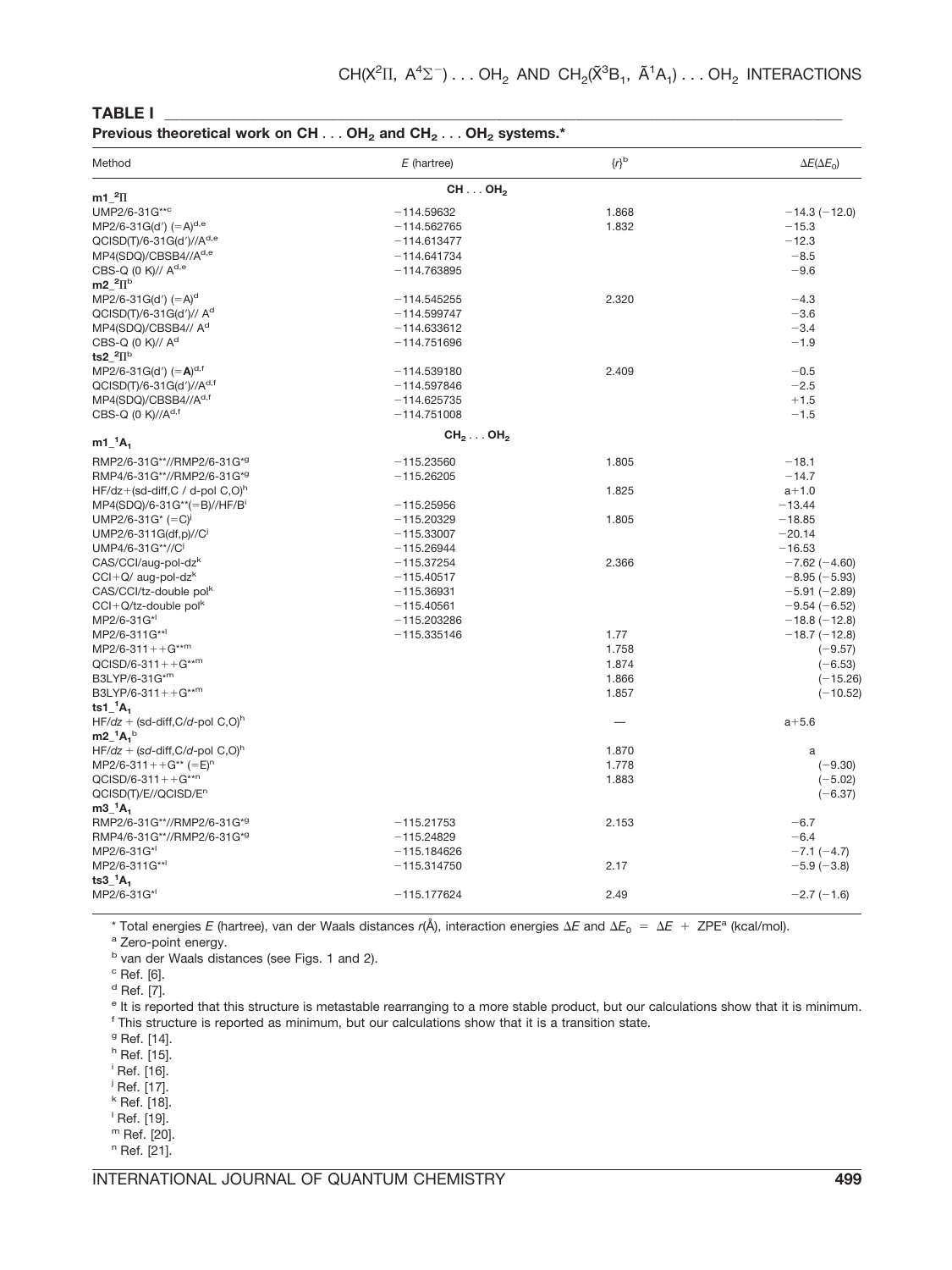## **TABLE II \_\_\_\_\_\_\_\_\_\_\_\_\_\_\_\_\_\_\_\_\_\_\_\_\_\_\_\_\_\_\_\_\_\_\_\_\_\_\_\_\_\_\_\_\_\_\_\_\_\_\_\_\_\_\_\_\_\_\_\_\_\_\_\_\_\_\_\_\_\_\_\_\_\_\_\_\_\_\_\_\_\_\_\_\_\_\_\_\_\_\_\_\_\_**

Absolute energies *E* (hartree), geometries  $r_e(\hat{A})$ ,  $\theta_e$  (degrees), and energy gaps  $T_e$  (kcal/mol) of CH, CH<sub>2</sub>, and **H2O molecules at different levels of theory.**

| Method                   | $\boldsymbol{\mathit{E}}$    | $r_{\rm e}$            | $\theta_{\rm e}$ | $\boldsymbol{\mathsf{E}}$    | $r_{\rm e}$         | $\theta_{\rm e}$ | $T_{\rm e}$                      |
|--------------------------|------------------------------|------------------------|------------------|------------------------------|---------------------|------------------|----------------------------------|
|                          |                              |                        |                  | CH                           |                     |                  |                                  |
|                          |                              | $X^2\Pi$               |                  |                              | $a^4\Sigma^-$       |                  |                                  |
|                          |                              |                        |                  | <b>ADZ</b>                   |                     |                  |                                  |
| UMP <sub>2</sub>         | $-38.358393$                 | 1.1298                 |                  | $-38.345542$                 | 1.0964              |                  | 8.06                             |
| PMP <sub>2</sub><br>UMP4 | $-38.359975$                 |                        |                  | $-38.345943$<br>$-38.361737$ |                     |                  | 8.80<br>13.67                    |
| PMP4                     | $-38.383523$<br>$-38.384378$ | 1.1385                 |                  | $-38.361995$                 | 1.1041              |                  | 14.05                            |
|                          |                              |                        |                  | <b>ATZ</b>                   |                     |                  |                                  |
| UMP <sub>2</sub>         | $-38.385000$                 | 1.1193                 |                  | $-38.368787$                 | 1.0820              |                  | 10.17                            |
| PMP <sub>2</sub>         | $-38.386724$                 |                        |                  | $-38.369209$                 |                     |                  | 10.99                            |
| UMP4                     | $-38.409177$                 | 1.1207                 |                  | $-38.384774$                 | 1.0882              |                  | 15.31                            |
| PMP4                     | $-38.410075$                 |                        |                  | $-38.385033$                 |                     |                  | 15.71                            |
|                          |                              |                        |                  | <b>AQZ</b>                   |                     |                  |                                  |
| UMP <sub>2</sub>         | $-38.393390$                 | 1.1117                 |                  | $-38.375593$                 | 1.0807              |                  | 11.17                            |
| PMP <sub>2</sub>         | $-38.395128$                 |                        |                  | $-38.376020$                 |                     |                  | 11.99                            |
| UMP4                     | $-38.416010$                 | 1.1191                 |                  | $-38.390731$                 | 1.0868              |                  | 15.86                            |
| PMP4                     | $-38.416904$                 |                        |                  | $-38.390989$                 |                     |                  | 16.26                            |
| Expt                     |                              | 1.1197868 <sup>a</sup> |                  |                              | 1.0977 <sup>b</sup> |                  | $17.1(2)^c$                      |
|                          |                              |                        |                  | CH <sub>2</sub>              |                     |                  |                                  |
|                          |                              | $ilde{X}^3B_1$         |                  |                              | $\tilde{a}^1A_1$    |                  |                                  |
|                          |                              |                        |                  | <b>ADZ</b>                   |                     |                  |                                  |
| UMP <sub>2</sub>         | $-39.025270$                 | 1.0883                 | 132.61           | $-38.999960$                 | 1.1195              | 101.51           | 15.88                            |
| PMP <sub>2</sub>         | $-39.027095$                 |                        |                  |                              |                     |                  | 17.03                            |
| UMP4                     | $-39.046594$                 | 1.0928                 | 132.89           | $-39.027539$                 | 1.1268              | 100.75           | 11.96                            |
| PMP4                     | $-39.047734$                 |                        |                  | <b>ATZ</b>                   |                     |                  | 12.64                            |
| UMP <sub>2</sub>         | $-39.057582$                 | 1.0741                 | 132.93           | $-39.034412$                 | 1.1045              | 102.09           | 14.54                            |
| PMP <sub>2</sub>         | $-39.059461$                 |                        |                  |                              |                     |                  | 15.72                            |
| UMP4                     | $-39.078403$                 | 1.0778                 | 133.41           | $-39.060791$                 | 1.1108              | 101.44           | 11.05                            |
| PMP4                     | $-39.079535$                 |                        |                  |                              |                     |                  | 11.76                            |
|                          |                              |                        |                  | <b>AQZ</b>                   |                     |                  |                                  |
| UMP <sub>2</sub>         | $-39.066894$                 | 1.0725                 | 133.02           | $-39.044750$                 | 1.1027              | 102.22           | 13.90                            |
| PMP <sub>2</sub>         | $-39.068783$                 |                        |                  |                              |                     |                  | 15.08                            |
| UMP4                     | $-39.086372$                 | 1.0762                 | 133.47           | $-39.069253$                 | 1.1090              | 101.57           | 10.74                            |
| PMP4                     | $-39.087497$                 |                        |                  |                              |                     |                  | 11.45                            |
| Expt                     |                              | $1.0753(3)^d$          | 133.93(1)        |                              | 1.111e              | 102.4            | $9.12(6)^{f}$<br>$9.023(14)^{9}$ |
|                          |                              | H <sub>2</sub> O       |                  |                              |                     |                  |                                  |
|                          |                              | <b>ADZ</b>             |                  |                              |                     |                  |                                  |
| MP <sub>2</sub>          | $-76.260909$                 | 0.9659                 | 103.87           |                              |                     |                  |                                  |
| MP4                      | $-76.274512$                 | 0.9670                 | 103.88           |                              |                     |                  |                                  |
|                          |                              | <b>ATZ</b>             |                  |                              |                     |                  |                                  |
| MP <sub>2</sub>          | $-76.328992$                 | 0.9614                 | 104.11           |                              |                     |                  |                                  |
| MP4                      | $-76.343678$                 | 0.9627<br><b>AQZ</b>   | 104.06           |                              |                     |                  |                                  |
| MP <sub>2</sub>          | $-76.351919$                 | 0.9589                 | 104.27           |                              |                     |                  |                                  |
| MP4                      | $-76.365085$                 | 0.9601                 | 104.24           |                              |                     |                  |                                  |
|                          |                              | $0.9587(1)^h$          | 103.89(6)        |                              |                     |                  |                                  |
| Expt                     |                              | $0.95748(2)^{i}$       | 105.019(13)      |                              |                     |                  |                                  |
|                          |                              | $0.9572(3)^{j}$        | 104.52           |                              |                     |                  |                                  |
|                          |                              |                        |                  |                              |                     |                  |                                  |

<sup>a</sup> Expt., Ref. [29b].<br><sup>b</sup> Ref. [29c],  $r_0$ .

 $\degree$  Ref. [29d],  $\vec{\tau}_0$ .  $\degree$  Ref. [30c].

<sup>e</sup> Ref. [30a].

<sup>f</sup> Ref. [30d].

<sup>9</sup> Ref. [30e].

<sup>h</sup> Ref. [31a]<mark>.</mark><br><sup>i</sup> Ref. [31b].

<sup>j</sup> Ref. [31c].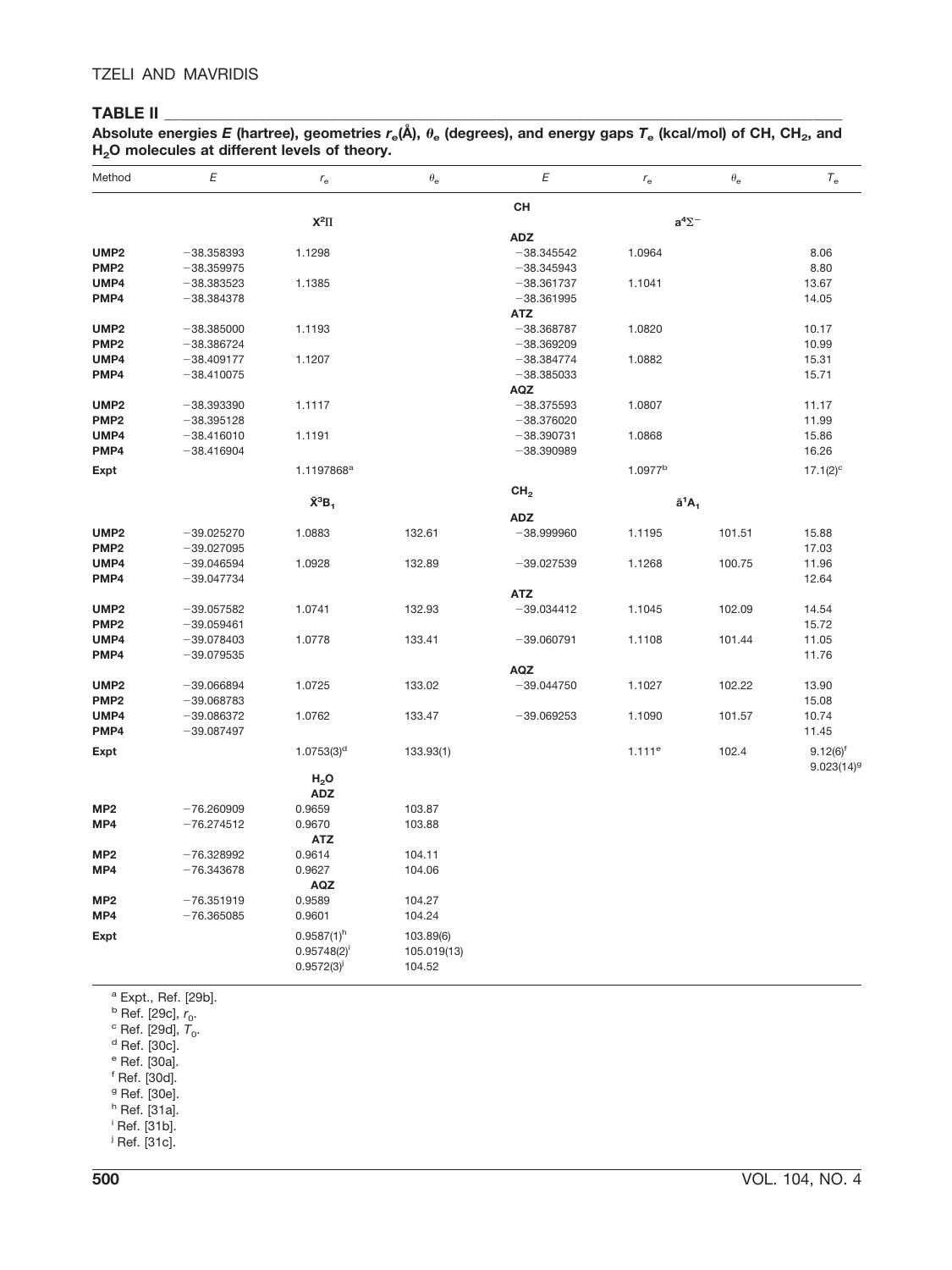| <b>TABLE III</b>                                                                                                                                                                                                                              |
|-----------------------------------------------------------------------------------------------------------------------------------------------------------------------------------------------------------------------------------------------|
| Harmonic frequencies $\omega$ (cm <sup>-1</sup> ) and zero-point energies (ZPE) (kcal/mol) of CH(X <sup>2</sup> II, a <sup>4</sup> $\Sigma$ <sup>-</sup> ), CH <sub>2</sub> (X <sup>3</sup> B <sub>1</sub> , a <sup>1</sup> A <sub>1</sub> ), |
| and H <sub>2</sub> O( $\tilde{X}$ <sup>1</sup> A <sub>1</sub> ) molecules at the (U)MP2/AxZ, $x = D$ , T, Q level of theory. <sup>*</sup>                                                                                                     |

|                              |       |       |                        |                      |       |       |                        | Expt/               |
|------------------------------|-------|-------|------------------------|----------------------|-------|-------|------------------------|---------------------|
|                              | ADZ   | ATZ   | AQZ                    | Expt                 | ADZ   | ATZ   | AQZ                    | Theory              |
|                              |       |       | CH(X <sup>2</sup> II)  |                      |       |       | $CH(a^4\Sigma^-)$      |                     |
| $\omega_{\alpha}$            | 2930  | 2948  | 2956                   | $2860.75^{\text{a}}$ | 3193  | 3206  | 3209                   | 3090.9 <sup>b</sup> |
| <b>ZPE</b>                   | 4.188 | 4.214 | 4.227                  | 4.090 <sup>a</sup>   | 4.565 | 4.583 | 4.587                  | 4.419 <sup>b</sup>  |
|                              |       |       | $CH2(\tilde{X}^{3}B1)$ |                      |       |       | $CH_2(\tilde{a}^1A_1)$ |                     |
| $\omega_1$                   | 1138  | 1132  | 1134                   |                      | 1408  | 1471  | 1420                   |                     |
| $\omega_2$                   | 3183  | 3199  | 3205                   |                      | 2975  | 2991  | 2997                   |                     |
| $\omega_3$                   | 3420  | 3432  | 3441                   |                      | 3056  | 3067  | 3078                   |                     |
| <b>ZPE</b>                   | 11.07 | 11.10 | 11.12                  | $10.683$ °           | 10.64 | 10.69 | 10.71                  | $10.327^{\circ}$    |
|                              |       |       | $H_2O(\tilde{X}^1A_1)$ |                      |       |       |                        |                     |
| $\omega_2$ (a <sub>1</sub> ) | 1622  | 1628  | 1632                   | 1648 <sup>d</sup>    |       |       |                        |                     |
| $\omega_1$ (a <sub>1</sub> ) | 3803  | 3822  | 3840                   | 3832 <sup>d</sup>    |       |       |                        |                     |
| $\omega_3$ (b <sub>2</sub> ) | 3938  | 3948  | 3966                   | 3943 <sup>d</sup>    |       |       |                        |                     |
| <b>ZPE</b>                   | 13.39 | 13.44 | 13.49                  | $13.47$ <sup>d</sup> |       |       |                        |                     |
|                              |       |       |                        |                      |       |       |                        |                     |

\* Experimental or very accurate theoretical values are also given.

 $a$  Ref. [29b].

**b** Accurate theoretical values (Ref. [32]).

<sup>c</sup> Expt. Ref. [30g].

 $<sup>d</sup>$  Ref. [31c].</sup>

and oxygen orbitals were always kept doubly occupied.

# CH,  $CH<sub>2</sub>$ , and  $H<sub>2</sub>O$  Molecules

Total energies, geometries, and harmonic frequencies of  $CH(X^2\Pi, a^4\Sigma^-)$ ,  $CH_2(\tilde{X}^3B_1, \tilde{a}^1A_1)$ , and  $\hat{H}_2O(\tilde{X}^1A_1)$  molecules are reported in Tables II and III. At the highest level of calculation, (U)MP4/ AQZ, the geometries of all three molecules are in very good agreement with the experiment [29 –31]. The energy gap a<sup>4</sup> $\Sigma^ \leftarrow$   $X^2\Pi$  of CH is  $T_0$  = 16.2 (16.6) kcal/mol at the UMP4(PMP4)/AQZ level (where *P* stands for "projected"), in fair agreement with the experimental value of  $17.11 \pm 0.18$  kcal/mol [29c, 29d]. The same can be said for the energy separation  $\tilde{a}^1 A_1 \leftarrow \tilde{X}^3 B_1$  of CH<sub>2</sub>, where at the (U)MP4[(P)MP4)]/AQZ level, we obtain  $T_0 = 10.3$ [11.0] kcal/mol, as compared with the experimental value,  $T_0 = 8.998 \pm 0.014$  kcal/mol [30f]. Here, zero-point energies (ZPE) have been calculated at the (U)MP2/AQZ level (Table III), admittedly not in very good agreement with experiment (or best ab initio values), but fair enough for the purposes of the present work.

Now, and for reasons that will be useful in the following sections, we give the valence–bond–

Lewis (vbL) diagrams of all species involved in this work [Schemes (1)–(5); see also Refs. [9] and [32]).

From these icons, it is clear that, in general, the interaction energies of CH( $X^2\Pi$ ) and CH<sub>2</sub>( $\tilde{a}^1A_1$ ) with H2O, should be much larger than the corresponding interactions of CH( $a^4\Sigma^-$ ) and CH<sub>2</sub>( $\tilde{X}^3B_1$ ) + H<sub>2</sub>O. "Bonding" in the first pair with water is plausible through an electron transferring mechanism to the available  $2p_x$  and  $2p_{x,y}$  orbitals of CH(X<sup>2</sup>II) and  $CH_2(\tilde{a}^1A_1)$  respectively, but shut off in the CH( $a^4\Sigma^-$ ),  $CH<sub>2</sub>(\tilde{X}^3B_1)$  pair.

## **Results and Discussion**

## $CH \ldots H_2O$

We have calculated four structures of the  $CH(X<sup>2</sup>II) \dots OH<sub>2</sub>$  complex, as shown in Figure 1, two minima (m) and two transition states (ts), and three  $CH(^{4}\Sigma^{-})$ ... OH<sub>2</sub> structures (two m and one ts). Table IV presents absolute energies, BSSE-corrected dissociation energies  $\Delta E(BSSE)$ ,  $\Delta E_0(BSSE)$  =  $\Delta E(BSSE)$  + ZPE corrections; CBS limits are also given for the m1\_<sup>2</sup>II, m2\_<sup>2</sup>II, and m1\_<sup>4</sup> $\Sigma^-$  species. Tables V and VI list ZPEs, harmonic frequencies  $(\omega_e)$ , Mulliken charges, and dipole moments  $(\mu)$ respectively.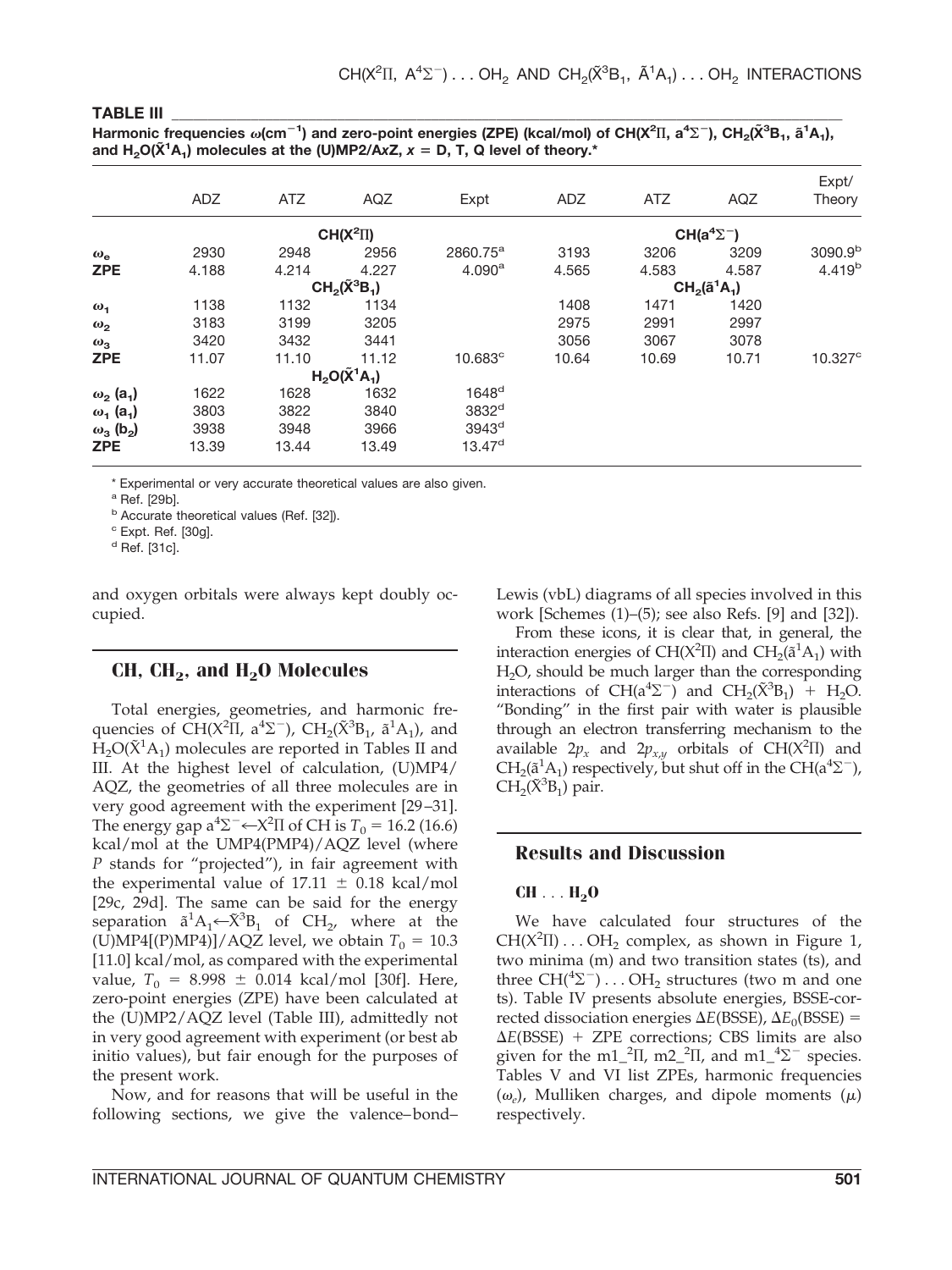

**FIGURE 1.** Geometries of the CH( $^2$ II) . . . OH<sub>2</sub> and CH( $^4\Sigma^-$ ) . . . OH<sub>2</sub> minima. Bond distances in Å at the UMP2/ATZ level.

At the PMP4/AQZ-CBS level, the interaction energy of m1<sup>2</sup>II (global minimum,  $C_1$ ) is  $\Delta E(BSSE)$  =  $-13.7$  kcal/mol, or  $\Delta E_0(BSSE) = -9.36$  kcal/mol, using the ATZ–ZPE corrections. The interaction takes place by charge transfer from the water oxygen atom to the empty  $2p_x$  orbital of the CH( $X^2$ II) state, Scheme (1), forming an ylide-like complex at  $r_{\rm C...O}$  = 1.752 Å (Fig. 1). Corresponding literature results at the UMP2/6-31G\*\* [6] and UMP2/6-31G\* (*d*) [7] are  $\Delta E = -14.3$  kcal/mol,  $r_{C_{\text{tot}} + O} = 1.868$  Å, and  $-15.3$  kcal/mol,  $r_{\text{C}... \text{O}} = 1.832$  Å, respectively.

However, no BSSE corrections have been applied in Ref. [6], while the results reported by Jursic [7] lack both ZPE and BSSE corrections. At the UMP4(SDQ)/CBSB4//UMP2/6-31G\* (*d*) level, Jursic gives  $\Delta E = -8.5$  kcal/mol. It is interesting that correcting the  $\Delta E$  value of Jursic [7] for ZPE and BSSE at the UMP4(SDTQ)/ADZ level (slightly better than that of Ref. [7]), using our results (Table IV), one obtains  $\Delta E = -8.5 + 4.1 + 2.1 = -2.3$ 

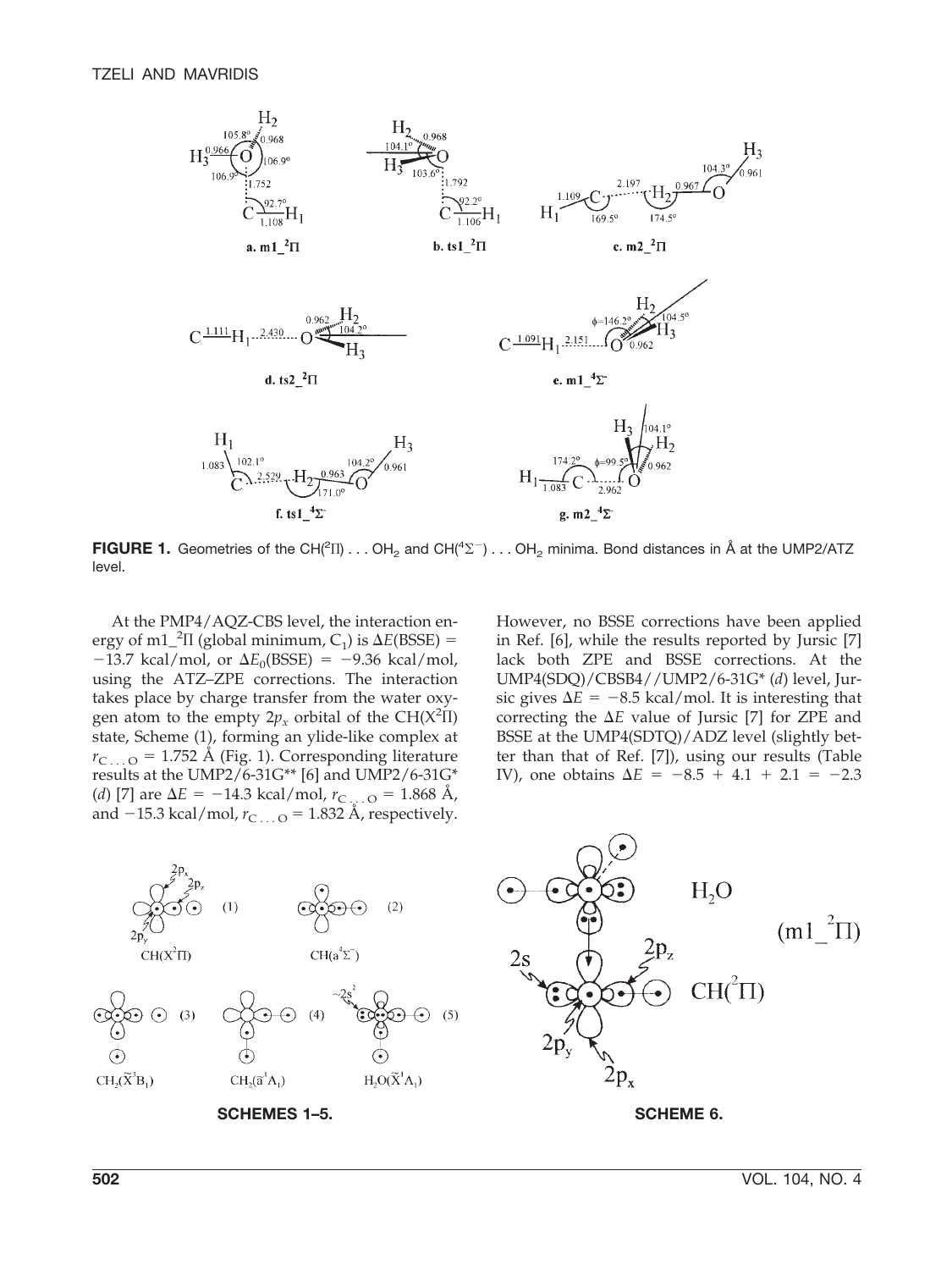#### **TABLE IV \_\_\_\_\_\_\_\_\_\_\_\_\_\_\_\_\_\_\_\_\_\_\_\_\_\_\_\_\_\_\_\_\_\_\_\_\_\_\_\_\_\_\_\_\_\_\_\_\_\_\_\_\_\_\_\_\_\_\_\_\_\_\_\_\_\_\_\_\_\_\_\_\_\_\_\_\_\_\_\_\_\_\_\_\_\_\_\_\_\_\_\_\_**

**Total energies E (hartree), interaction energies** *E* **(kcal/mol), basis set superposition error-corrected** *E***,** ΔE(BSSE) (kcal/mol), and zero-point energy-corrected ΔE(BSSE), ΔE<sub>0</sub>(BSSE) (kcal/mol), of CH(X<sup>2</sup>Π, a<sup>4</sup> $\Sigma$ <sup>-</sup>) ... OH<sub>2</sub> complexes at different levels of theory.

|                                             | E            | $\Delta E$ | $\Delta E(BSSE)$              | $\Delta E_0$ (BSSE) | E                | ΔE       | $\Delta E(BSSE)$              | $\Delta E_0$ (BSSE) |
|---------------------------------------------|--------------|------------|-------------------------------|---------------------|------------------|----------|-------------------------------|---------------------|
|                                             |              |            |                               | <b>ADZ</b>          |                  |          |                               |                     |
|                                             |              |            | UMP <sub>2</sub>              |                     |                  |          | UMP4                          |                     |
| $m1_{}^2$<br>ts1_ $2\Pi$                    | $-114.63898$ | $-12.35$   | $-10.19$                      | $-6.13$             | $-114.67625$     | $-11.43$ | $-9.35$                       | $-5.28$             |
|                                             | $-114.63862$ | $-12.12$   | $-10.04$                      | $-6.32$             | $-114.67607$     | $-11.32$ | $-9.30$                       | $-5.58$             |
| $m2_{\perp}^2\Pi$                           | $-114.62543$ | $-3.84$    | $-3.23$                       | $-1.62$             | $-114.66386^a$   | $-3.65$  | $-3.04$                       | $-1.43$             |
| ts2_ $^2\Pi$                                | $-114.62245$ | $-1.97$    | $-1.53$                       | $-0.66$             | $-114.66104^a$   | $-1.89$  | $-1.44$                       | $-0.57$             |
| $m1_2^4\Sigma^-$                            | $-114.61141$ | $-3.11$    | $-2.51$                       | $-1.04$             | $-114.64161$     | $-3.36$  | $-2.68$                       | $-1.21$             |
| ts1_ $4\Sigma^-$                            | $-114.60806$ | $-1.01$    | $-0.56$                       | $+0.21$             | $-114.63801^a$   | $-1.11$  | $-0.64$                       | $+0.13$             |
| $m242-$                                     | $-114.60778$ | $-0.84$    | $-0.47$                       | $+0.51$             | $-114.63784^{b}$ | $-1.00$  | $-0.60$                       | $+0.38$             |
|                                             |              |            | PMP <sub>2</sub>              |                     |                  |          | PMP4                          |                     |
| $m1_{-}^{2}$ II                             | $-114.64143$ | $-12.89$   | $-10.72$                      | $-6.65$             | $-114.67819$     | $-12.11$ | $-10.02$                      | $-5.95$             |
| ts1_ $^2\Pi$                                | $-114.64111$ | $-12.69$   | $-10.60$                      | $-6.87$             | $-114.67625$     | $-12.03$ | $-10.01$                      | $-6.28$             |
| $m2_{\perp}^2$ II                           | $-114.62703$ | $-3.86$    | $-3.24$                       | $-1.63$             | $-114.66473$     | $-3.66$  | $-3.05$                       | $-1.44$             |
| ts2_ $^2\Pi$                                | $-114.62402$ | $-1.97$    | $-1.52$                       | $-0.65$             | $-114.66190$     | $-1.89$  | $-1.44$                       | $-0.57$             |
| $m1_2^4\Sigma^-$                            | $-114.61181$ | $-3.11$    | $-2.51$                       | $-1.04$             | $-114.64187$     | $-3.37$  | $-2.68$                       | $-1.22$             |
| ts1_ $4\Sigma^-$                            | $-114.60846$ | $-1.01$    | $-0.56$                       | $+0.21$             | $-114.63826$     | $-1.11$  | $-0.64$                       | $+0.13$             |
| $m2_{-}^{4}\Sigma^{-}$                      | $-114.60816$ | $-0.82$    | $-0.45$                       | $+0.53$             | $-114.63809$     | $-0.99$  | $-0.60$                       | $+0.38$             |
|                                             |              |            |                               | <b>ATZ</b>          |                  |          |                               |                     |
|                                             |              |            | UMP <sub>2</sub>              |                     |                  |          | UMP4 <sup>c</sup>             |                     |
| $m1_{}^2$                                   | $-114.73595$ | $-13.78$   | $-12.84$                      | $-8.52$             | $-114.77303$     | $-12.66$ | $-11.76$                      | $-7.44$             |
| ts1_ $2\Pi$                                 | $-114.73539$ | $-13.43$   | $-12.43$                      | $-8.52$             | $-114.77272$     | $-12.47$ | $-11.58$                      | $-7.66$             |
| $m2_{\perp}^2\Pi$                           | $-114.72038$ | $-4.01$    | $-3.68$                       | $-1.97$             | $-114.75899$     | $-3.85$  | $-3.54$                       | $-1.82$             |
| ts2_ $^2\Pi$                                | $-114.71712$ | $-1.96$    | $-1.73$                       | $-0.96$             | $-114.75588$     | $-1.90$  | $-1.68$                       | $-0.91$             |
| $m1_{-}4\Sigma^{-}$                         | $-114.70254$ | $-2.99$    | $-2.54$                       | $-1.10$             | $-114.73354$     | $-3.19$  | $-2.89$                       | $-1.46$             |
| ts1_ $4\Sigma^-$                            | $-114.69926$ | $-0.93$    | $-0.73$                       | $+0.05$             | $-114.73009$     | $-1.03$  | $-0.83$                       | $-0.05$             |
| $m242-$                                     | $-114.69900$ | $-0.76$    | $-0.56$                       | $+0.40$             | $-114.72997$     | $-0.95$  | $-0.75$                       | $+0.22$             |
|                                             |              |            | PMP <sub>2</sub>              |                     |                  |          | PMP4                          |                     |
| $m1$ <sup>2</sup> $\Pi$                     | $-114.73853$ | $-14.31$   | $-13.38$                      | $-9.06$             | $-114.77485$     | $-13.24$ | $-12.34$                      | $-8.02$             |
| ts1_ $^2\Pi$                                | $-114.73802$ | $-14.00$   | $-13.01$                      | $-9.09$             | $-114.77463$     | $-13.10$ | $-12.22$                      | $-8.30$             |
| $m2_{\perp}^2\Pi$                           | $-114.72213$ | $-4.02$    | $-3.69$                       | $-1.98$             | $-114.75990$     | $-3.86$  | $-3.54$                       | $-1.83$             |
| ts2_ $^2\Pi$                                | $-114.71883$ | $-1.95$    | $-1.73$                       | $-0.96$             | $-114.75677$     | $-1.90$  | $-1.68$                       | $-0.91$             |
| $m1_2^4\Sigma^-$                            | $-114.70295$ | $-2.98$    | $-2.53$                       | $-1.10$             | $-114.73380$     | $-3.19$  | $-2.89$                       | $-1.46$             |
| ts1_ $4\Sigma^-$                            | $-114.69968$ | $-0.93$    | $-0.73$                       | $+0.05$             | $-114.73035$     | $-1.03$  | $-0.83$                       | $-0.05$             |
| $m2^{4}$ $\Sigma^{-}$                       | $-114.69940$ | $-0.75$    | $-0.55$                       | $+0.42$             | $-114.73022$     | $-0.95$  | $-0.74$                       | $+0.23$             |
|                                             |              |            |                               | AQZ <sup>d</sup>    |                  |          |                               |                     |
|                                             |              |            | UMP <sub>2</sub>              |                     |                  |          | UMP4                          |                     |
| $m1$ <sup>2</sup> $\Pi$<br>CBS <sup>e</sup> | $-114.76767$ | $-14.03$   | $-13.52$<br>$-13.77 \pm 0.02$ | $-9.20$             | $-114.80178$     | $-12.98$ | $-12.60$<br>$-13.07 \pm 0.03$ | $-8.28$             |
| $m22\Pi$                                    | $-114.75158$ | $-3.94$    | $-3.77$                       | $-2.06$             | $-114.78710$     | $-3.77$  | $-3.64$                       | $-1.93$             |
| CBS <sup>e</sup>                            |              |            | $-3.80$                       |                     |                  |          | $-3.68$                       |                     |
| $m1_{-}4\Sigma^{-}$                         | $-114.73219$ | $-2.93$    | $-2.79$                       | $-1.36$             | $-114.76078$     | $-3.12$  | $-3.00$                       | $-1.57$             |
| CBS <sup>e</sup>                            |              |            |                               |                     |                  |          | $-3.12 \pm 0.01$              |                     |
|                                             |              |            | PMP <sub>2</sub>              |                     |                  |          | PMP4                          |                     |
| $m1$ <sup>2</sup> II                        | $-114.77026$ | $-14.56$   | $-14.06$                      | $-9.74$             | $-114.80360$     | $-13.56$ | $-13.19$                      | $-8.87$             |
| CBS <sup>e</sup>                            |              |            | $-14.30 \pm 0.02$             |                     |                  |          | $-13.68 \pm 0.03$             |                     |
| $m2_{\text{-}}^2\Pi$<br>CBS <sup>e</sup>    | $-114.75334$ | $-3.95$    | $-3.78$<br>$-3.81$            | $-2.07$             | $-114.78800$     | $-3.78$  | $-3.65$<br>$-3.68$            | $-1.94$             |
| $m1_{-}^{4}\Sigma^{-}$<br>CBS <sup>e</sup>  | $-114.73219$ | $-2.93$    | $-2.79$                       | $-1.36$             | $-114.76104$     | $-3.12$  | $-3.00$<br>$-3.12 \pm 0.01$   | $-1.57$             |

<sup>a</sup> UMP4(SDTQ)/ADZ//UMP4(SDQ)/ADZ.

<sup>b</sup> UMP4(SDTQ)/ADZ//UMP2/ADZ.

<sup>c</sup> UMP4(SDTQ)/ATZ//UMP2/ATZ.

<sup>d</sup> UMP2, UMP4(SDTQ)/AQZ//UMP2/ATZ.

<sup>e</sup> Complete basis set limit (see text).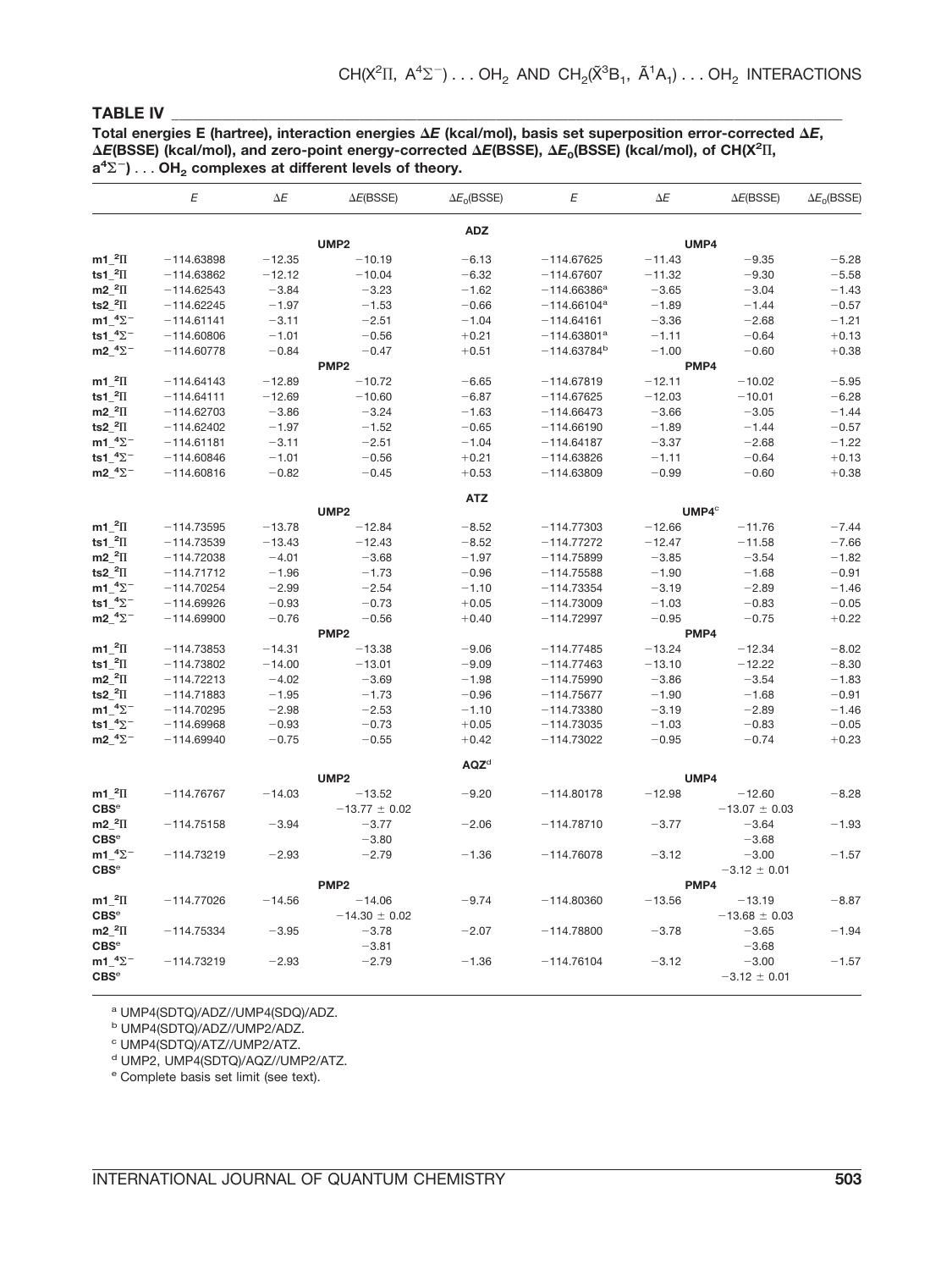## **TABLE V \_\_\_\_\_\_\_\_\_\_\_\_\_\_\_\_\_\_\_\_\_\_\_\_\_\_\_\_\_\_\_\_\_\_\_\_\_\_\_\_\_\_\_\_\_\_\_\_\_\_\_\_\_\_\_\_\_\_\_\_\_\_\_\_\_\_\_\_\_\_\_\_\_\_\_\_\_\_\_\_\_\_\_\_\_\_\_\_\_\_\_\_\_\_**

| UMP2/ATZ harmonic vibrational frequencies $\omega$ (cm <sup>-1</sup> ) and zero-point energies (ZPE) (kcal/mol) of the               |
|--------------------------------------------------------------------------------------------------------------------------------------|
| CH(X <sup>2</sup> II) OH <sub>2</sub> (m1, ts1, m2, ts2) and CH(a <sup>4</sup> $\Sigma^-$ ) OH <sub>2</sub> (m1, ts1, m2) complexes. |

|                         |        |                              |                | $CH(^{2}II) \ldots OH2$ |          |                    |        |
|-------------------------|--------|------------------------------|----------------|-------------------------|----------|--------------------|--------|
| $m1$ <sup>2</sup> $\Pi$ |        |                              | ts1 $^{-2}$ II |                         | $m22\Pi$ | ts2_ $^2\Pi$       |        |
| $\omega_1$              | 213    | $\omega_1$ (a")              | 159i           | $\omega_1$ (a')         | 131      | $\omega_1$ (a')    | 19.6i  |
| $\omega_{2}$            | 411    | $\omega_2$ (a')              | 399            | $\omega_2$ (a")         | 155      | $\omega_2$ (a")    | 62.6   |
| $\omega_3$              | 634    | $\omega_3$ (a'')             | 646            | $\omega_3$ (a')         | 156      | $\omega_3$ (a')    | 104    |
| $\omega_4$              | 687    | $\omega_4$ (a')              | 650            | $\omega_4$ (a')         | 287      | $\omega_4$ (a')    | 113    |
| $\omega_{5}$            | 1230   | $\omega_{5}$ (a')            | 1169           | $\omega_{5}$ (a")       | 520      | $\omega_{5}$ (a")  | 233    |
| $\omega_{6}$            | 1623   | $\omega_{6}$ (a')            | 1632           | $\omega_{6}$ (a')       | 1641     | $\omega_6$ (a')    | 1631   |
| $\omega_7$              | 2968   | $\omega_7$ (a')              | 2991           | $\omega_7$ (a')         | 2995     | $\omega_7$ (a')    | 2983   |
| $\omega_{\rm a}$        | 3743   | $\omega_{8}$ (a')            | 3747           | $\omega_{\rm a}$ (a')   | 3743     | $\omega_{8}$ (a')  | 3818   |
| $\omega_{9}$            | 3863   | $\omega_{9}$ (a")            | 3851           | $\omega_{9}$ (a')       | 3915     | $\omega_{9}$ (a'') | 3942   |
| <b>ZPE</b>              | 21.98  | <b>ZPE</b>                   | 21.57          | <b>ZPE</b>              | 19.36    | <b>ZPE</b>         | 18.422 |
| $m14\Sigma^-$           |        | ts1_ <sup>4</sup> $\Sigma^-$ |                | $m2_{-}^{4}\Sigma^{-}$  |          |                    |        |
| $\omega_1$ (a')         | 103.1  | $\omega_1$ (a")              | 84.0i          | $\omega_1$ (a")         | 69.1     |                    |        |
| $\omega_2$ (a'')        | 114.8  | $\omega_2$ (a')              | 79.9           | $\omega_2$ (a')         | 74.0     |                    |        |
| $\omega_{3}$ (a')       | 138.2  | $\omega_{3}$ (a')            | 101.8          | $\omega_{3}$ (a')       | 85.9     |                    |        |
| $\omega_4$ (a')         | 351.6  | $\omega_4$ (a")              | 196.4          | $\omega_4$ (a')         | 230.5    |                    |        |
| $\omega_5$ (a")         | 420.5  | $\omega_5$ (a')              | 208.6          | $\omega_5$ (a'')        | 242.4    |                    |        |
| $\omega_{6}$ (a')       | 1628.7 | $\omega_6$ (a')              | 1631.1         | $\omega_{6}$ (a')       | 1627.8   |                    |        |
| $\omega_7$ (a')         | 3090.3 | $\omega_7$ (a')              | 3194.0         | $\omega_7$ (a')         | 3192.7   |                    |        |
| $\omega_{8}$ (a')       | 3817.0 | $\omega_{8}$ (a')            | 3804.5         | $\omega_{8}$ (a')       | 3816.7   |                    |        |
| $\omega_{9}$ (a'')      | 3941.5 | $\omega_{9}$ (a')            | 3935.2         | $\omega_{9}$ (a")       | 3942.6   |                    |        |
| <b>ZPE</b>              | 19.45  | <b>ZPE</b>                   | 18.80          | <b>ZPE</b>              | 18.99    |                    |        |

kcal/mol, showing the importance of ZPE and BSSE corrections for weakly interacting systems.

Increasing the symmetry of m1<sup>2</sup>  $\overline{II}$  from C<sub>1</sub> to C<sub>S</sub> the ts1\_<sup>2</sup>II transition state (one imaginary frequency) is obtained, reflecting a pivotal movement of  $H_2O$  around the  $C \ldots O$  axis [Fig. 1(b)]. The  $\Delta E_0(BSSE)/PMP4-ATZ$  "interaction" energy is  $-8.3$ kcal/mol, larger by 0.30 kcal/mol than the m1\_<sup>2</sup>II

complex at the same level (Table IV). Obviously, the interaction mechanism of m1\_ and ts1\_<sup>2</sup>II species are identical, but the latter's equilibrium distance  $r_{\rm C...O}$  = 1.792 Å, is 0.04 Å larger than that of the former.

Figure 3 shows the potential energy curve (PEC) of the m1\_<sup>2</sup> $\Pi$  HC . . . OH<sub>2</sub> interaction at the MP2/ ATZ level, maintaining the equilibrium geometries

## **TABLE VI \_\_\_\_\_\_\_\_\_\_\_\_\_\_\_\_\_\_\_\_\_\_\_\_\_\_\_\_\_\_\_\_\_\_\_\_\_\_\_\_\_\_\_\_\_\_\_\_\_\_\_\_\_\_\_\_\_\_\_\_\_\_\_\_\_\_\_\_\_\_\_\_\_\_\_\_\_\_\_\_\_\_\_\_\_\_\_\_\_\_\_\_\_**

 $A$ tomic Mulliken charges q and dipole moments  $\mu$ (Debye) of the CH(X<sup>2</sup>II)  $\dots$  OH<sub>2</sub> and CH(a<sup>4</sup> $\Sigma^-$ )  $\dots$  OH<sub>2</sub> complexes at the UMP2/ATZ level<sup>a</sup> (see Fig. 1).

|             |             |               | $CH(^{2}II) \ldots OH_{2}$ | $CH(^{4}\Sigma^{-})$ OH <sub>2</sub> |                |                 |                    |
|-------------|-------------|---------------|----------------------------|--------------------------------------|----------------|-----------------|--------------------|
|             | $m1^{2}$ II | ts1 $^{2}$ II | m2 $^{2}$ II               | ts2 $^2\Pi$                          | m1 $4\Sigma^-$ | ts1 $4\Sigma^-$ | $m2^{4}\Sigma^{-}$ |
| $q_c$       | $-0.71$     | $-0.71$       | $-0.50$                    | $-0.53$                              | $-0.52$        | $-0.45$         | $-0.46$            |
| $q_{H1}$    | 0.37        | 0.39          | 0.48                       | 0.53                                 | 0.53           | 0.44            | 0.45               |
| $q_{\rm o}$ | $-0.13$     | $-0.17$       | $-0.47$                    | $-0.41$                              | $-0.43$        | $-0.45$         | $-0.44$            |
| $q_{H2}$    | 0.22        | 0.25          | 0.31                       | 0.20                                 | 0.21           | 0.27            | 0.22               |
| $q_{H3}$    | 0.25        | 0.25          | 0.19                       | 0.20                                 | 0.21           | 0.20            | 0.22               |
| $\mu$       | 3.955       | 3.321         | 3.318                      | 3.763                                | 2.852          | 2.541           | 1.836              |

 $^{\rm a}$  Mulliken charges and dipole moments of the free CH and H<sub>2</sub>O at the UMP2/ATZ level are as follows, CH( $^2$ II):  $q_{\rm C}$  =  $-$  0.42,  $\mu$  = 1.515 Debye; CH(<sup>4</sup> $\Sigma$ <sup>-</sup>):  $q_C = -0.44$ ,  $\mu = 0.608$  Debye; H<sub>2</sub>O:  $q_O = -0.43$ ,  $\mu = 1.859$  Debye.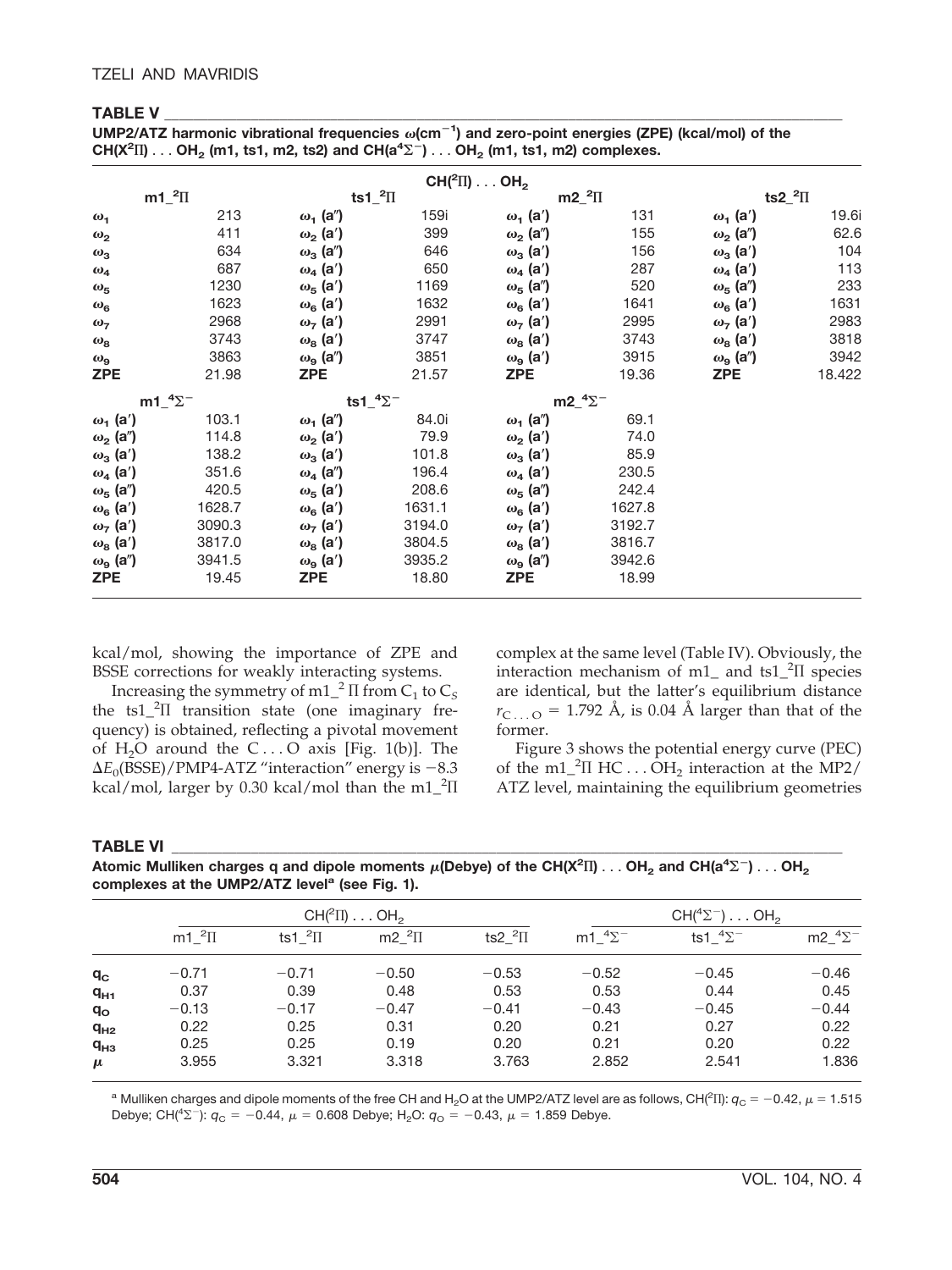

**FIGURE 2.** Geometries of the CH<sub>2</sub>( $\tilde{a}$ <sup>1</sup>A<sub>1</sub>) . . . OH<sub>2</sub> and CH<sub>2</sub>( $\tilde{X}$ <sup>3</sup>B<sub>1</sub>) . . . OH<sub>2</sub> minima. Bond distances in Å at the (U)MP2/ATZ level.

of the free CH $(X^2\Pi)$ , H<sub>2</sub>O fragments along the interaction coordinate.

In both cases  $m1_2^2\Pi$  and ts $1_2^2\Pi$ , the bonding is succinctly represented by the vbL diagram shown in Scheme (6), indicating the charge transfer from an oxygen lone pair to the empty  $2p_x$ -orbital of the CH( $X^2\Pi$ , B<sub>1</sub> component). Indeed, from the Mulliken population analysis, 0.30 electrons are migrating to the  $2p_x$ –CH orbital. Note that the H<sub>1</sub>, C, O, and H<sub>3</sub> atoms in m1 $_2$ <sup>2</sup> $\Pi$  [Fig. 1(a)] are practically planar, the dihedral  $H_1COH_3$  angle being 0.85°. This mechanism suggests that a variety of Lewis bases, L, such as,  $NH<sub>3</sub>$  and CO, or even noble gases, can form systems of considerable stability with the  $X^2\Pi$  CH state.

Finally, the symmetric and asymmetric stretching modes of water in both m1 $2$ TI and ts1 $2$ TI structures are red shifted by  $79-97$   $cm^{-1}$ , as compared with the free  $H_2O$  molecule, while the CH stretching is blue shifted by 20 and 43  $cm^{-1}$  in m1\_<sup>2</sup> $\Pi$  and ts1\_<sup>2</sup>II, respectively (Tables III and V).

The m2<sup> $-$ 2</sup>II (C<sub>*S*</sub>)</sub> and ts2<sup> $-$ 2</sup>II (C<sub>2*v*</sub>) structures constitute the second minimum and second transition state, respectively [Fig. 1(c) and (d)]. At the PMP4/ AQZ, we calculate a van der Waals interaction energy for m2\_,  $\Delta E = -3.78$  kcal/mol, reduced to  $\Delta E_0(BSSE)[CBS] = -1.94[-1.97]$  kcal/mol, (Table IV) at  $r_{\text{C}...H}$  = 2.197 Å, a significantly high interaction, considering its morphology and the atoms involved. The  $C_{2v}$  ts2<sup>2</sup><sub>II</sub> van der Waals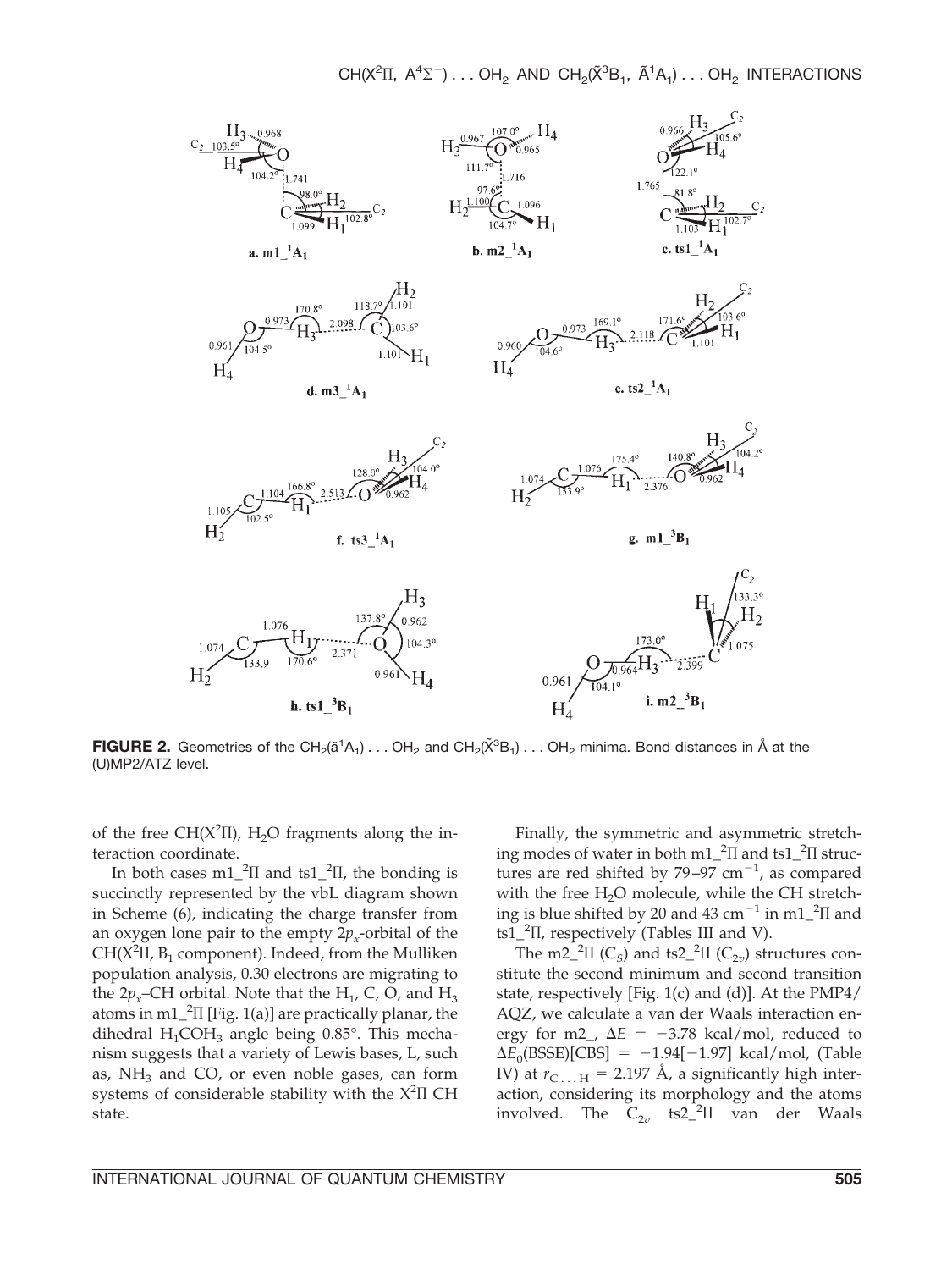

**FIGURE 3.** Potential energy curves at the UMP2/ATZ level of the m1\_<sup>2</sup>II CH(<sup>2</sup>II)  $\dots$  OH<sub>2</sub> and m1\_<sup>4</sup> $\Sigma^ CH(^{4}\Sigma^{-}) \dots OH_{2}$  structures.

C—H...OH<sub>2</sub> PMP4/ATZ interaction is,  $\Delta E$  =  $-1.90$  kcal/mol reduced to  $\Delta E_0(BSSE) = -0.91$ kcal/mol, and estimated to about  $-1$  kcal/mol at the AQZ basis set, using our experience from the m2\_<sup>2</sup>II interaction. It is interesting that at the AQZ basis set the ts2 $2$ <sup>2</sup> $\overline{\Pi}$  structure was calculated to be a real minimum, but at the ATZ level, the previously calculated (ADZ) frequency of 61  $cm^{-1}$  became 20*i*  $\text{cm}^{-1}$ . For both m2\_<sup>2</sup> $\text{II}$  and ts2\_<sup>2</sup> $\text{II}$  structures, the C—H bond length decreases by  $\sim$ 0.01 Å upon interaction with water as compared with the free X2 CH species (Table II). Jursic [7] reports  $\Delta E(MP4SDQ) = -3.4$  kcal/mol at  $r_{C...H} = 2.320$  Å for the  $m2<sup>2</sup>$ II structure; however, this value is reduced to  $-1.2$  kcal/mol if corrected by ZPE and BSSE using our results of the ADZ basis set (Table IV). In addition, concerning the ts2 $^{-2}$ II structure, he concludes that it is a real minimum, although at the MP4SDQ level this configuration is unbound.

Turning now to the  $CH(a^4\Sigma^-) \dots OH_2$  interaction, we report results for three structures, two minima  $m1_{-}^{4}\Sigma^{-}$ , m2 $_{-}^{4}\Sigma^{-}$ , and one transition state, ts1 $\frac{4}{5}$ <sup>-4</sup> $\sum$ <sup>-</sup> [Fig. 1(e), (g) and (f)], all of  $C_s$  symmetry. No theoretical results have been reported before in the literature for these systems. The potential energy curve of the  $m1_2^2$ <sup>2</sup> along the CH...OH<sub>2</sub> interaction coordinate constructed as before at the MP2/ATZ level is depicted in Figure 3. Recalling that by singlet coupling two  $a^4\Sigma$ <sup>-</sup> CH moieties the acetylene molecule is obtained, we expect the  $CH \dots OH_2$  interaction to be very similar to the corresponding HCCH  $\dots$  OH<sub>2</sub> interaction [27]. Indeed, from Ref. [27] at the MP4/AQZ//MP4/ATZ level, we have  $\Delta E_0(BSSE)[CBS] = -1.88[-1.92]$ kcal/mol,  $r_{\text{HCCH}... \text{OH}_2} = 2.188 \text{ Å}$ , and  $\varphi = 155.8^{\circ}$ , while for the  $m1_2^4\Sigma$  at the MP4/AQZ//MP2/ ATZ level we obtain  $\Delta E_0(BSSE)[CBS]$  =  $[-1.57[-1.69]$  kcal/mol,  $r_{\text{CH} \dots \text{OH}_2} = 2.151$  Å, and  $\varphi = 146.2^{\circ}$  [Table IV, Fig. 1(e)]. The C—H bond length within the  $m1_2^4\Sigma^-$  complex increases by  $0.01$  Å as contrasted to the free  $a^4\Sigma^-$  CH, with a concomitant red shift of the C-H frequency of  $116$  cm<sup>-1</sup>.

The interaction energies of m2\_ $^{4}\Sigma^{-}$  and ts1\_ $^{4}\Sigma^{-}$ structures [Fig. 1(g), (f)] at the MP4/AQZ level are  $\Delta E = -0.95$  and  $-1.03$  kcal/mol, respectively, but corrected for ZPE and BSSE these values become  $+0.2$  and  $-0.1$  kcal/mol, practically unbound.

#### **CH2** ... **OH2**

We report six structures of the  $CH<sub>2</sub>$  $(\tilde{a}^1A_1)\ldots\tilde{O}H_2$  complex, three minima (m) and three transition states (ts), and three  $CH<sub>2</sub>$  $(\tilde{X}^3B_1) \ldots OH_2$  structures, two minima, and one transition state (Fig. 2). Table VII lists absolute energies, BSSE-corrected dissociation energies  $\Delta E(BSSE)$ , and  $\Delta E_0(BSSE)$ ; CBS limits are also listed for all five m-structures. Tables VIII and IX give ZPEs and harmonic frequencies, and Mulliken charges and dipole moments, respectively.

The m1\_ $^{1}A_{1}$  (global minimum), m2\_ $^{1}A_{1}$  (second minimum) just  $0.3$  kcal/mol above the m $1^{\text{-}1}_{\text{-}}A_1$ , and  $\text{ts1}^{-1}\text{A}_1$  (first transition state) of point group symmetries  $C_{s}$ ,  $C_{1}$ , and  $C_{s}$ , respectively, are complexes of ylide character formed by charge transfer of about 0.3  $e^-$  from the oxygen to the empty  $2p_x$ orbital (perpendicular to the CH<sub>2</sub> plane) of the  $\tilde{a}^1 \tilde{A}_1$ state of methylene [see also Scheme (4)]. The vbL diagram shown in Scheme 7 clearly captures the physics of bonding.

The interaction energies  $\Delta E$  with respect to  $CH<sub>2</sub>$  $(\tilde{a}^1A_1)$  + H<sub>2</sub>O at the MP4/AQZ//MP2/ATZ are  $-15.72$  and  $-15.45$  kcal/mol for the m1<sup>1</sup>A<sub>1</sub> and  $m2_{1}^{1}A_{1}$ , respectively. Correcting these values for ZPE and BSSE, we obtain  $\Delta E_0(BSSE) = -9.31$  and 8.99 kcal/mol (Table VII). The final interaction energy of the global minimum  $m1_$ <sup>1</sup> $A_1$  at the CBS limit is  $-9.73$  kcal/mol. Assuming a similar CBS correction for the second minimum (m2), one estimates its interaction energy to be  $-9.4$  kcal/mol.

The corresponding values for the  $ts1_A^1A_1$  structure at the MP4/ATZ//MP2/ATZ level are  $\Delta E =$  $-10.52$  kcal/mol,  $\Delta E_0(BSSE) = -4.07$  kcal/mol, or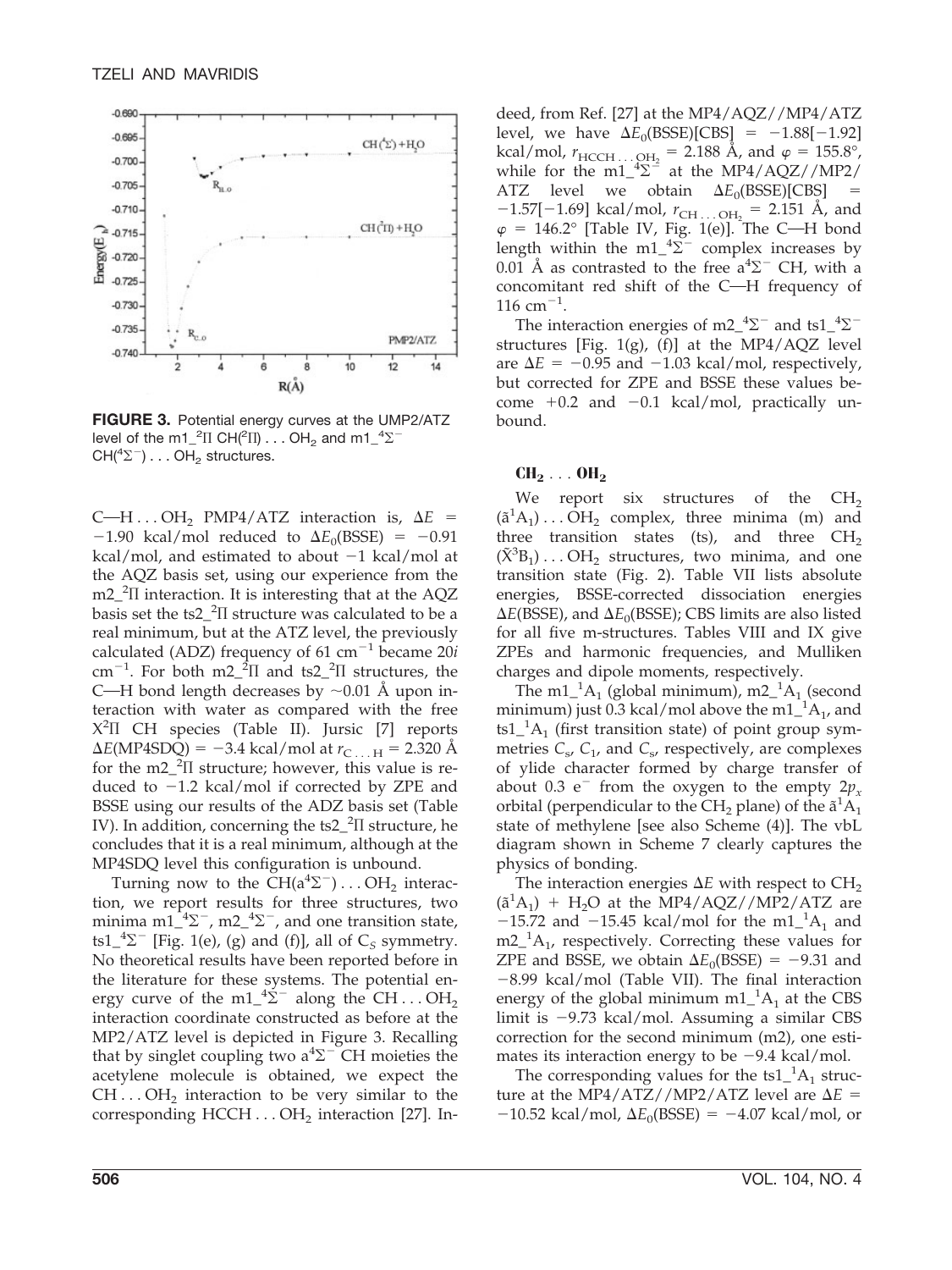#### **TABLE VII \_\_\_\_\_\_\_\_\_\_\_\_\_\_\_\_\_\_\_\_\_\_\_\_\_\_\_\_\_\_\_\_\_\_\_\_\_\_\_\_\_\_\_\_\_\_\_\_\_\_\_\_\_\_\_\_\_\_\_\_\_\_\_\_\_\_\_\_\_\_\_\_\_\_\_\_\_\_\_\_\_\_\_\_\_\_\_\_\_\_\_\_**

**Total energies** *E* **(hartree), interaction energies** *E* **(kcal/mol), basis set superposition error-corrected** *E***,**  $\Delta$ **E**(BSSE) (kcal/mol), and zero-point energy-corrected  $\Delta$ **E**(BSSE),  $\Delta$ **E**<sub>0</sub>(BSSE) (kcal/mol), of CH<sub>2</sub>(ã<sup>1</sup>A<sub>1</sub>,  $\tilde{X}$ <sup>3</sup>B<sub>1</sub>) ... OH<sub>2</sub> complexes at different levels of theory.

|                                  | E                                           | $\Delta E$ | $\Delta E(BSSE)$            | $\Delta E_0$ (BSSE) | Ε            | $\Delta E$ | $\Delta E(BSSE)$  | $\Delta E_0(BSSE)$ |
|----------------------------------|---------------------------------------------|------------|-----------------------------|---------------------|--------------|------------|-------------------|--------------------|
|                                  |                                             |            |                             | <b>ADZ</b>          |              |            |                   |                    |
|                                  |                                             |            | $(U)MP2^a$                  |                     |              |            | $(U)MP4^a$        |                    |
| $m1^{-1}A_1$                     | $-115.28599$                                | $-15.76$   | $-13.24$                    | $-7.46$             | $-115.32511$ | $-14.47$   | $-12.00$          | $-6.22$            |
| $ts1-1A1$                        | $-115.27810$                                | $-10.81$   | $-8.51$                     | $-3.29$             | $-115.31775$ | $-9.58$    | $-7.60$           | $-2.38$            |
| $m3-1A1$                         | $-115.27052$                                | $-6.06$    | $-5.13$                     | $-2.84$             | $-115.31123$ | $-5.76$    | $-4.84$           | $-2.55$            |
| $ts2-1A1$                        | $-115.27026$                                | $-5.89$    | $-4.98$                     | $-2.78$             | $-115.31099$ | $-5.61$    | $-4.69$           | $-2.50$            |
| ts3_ $^1$ A <sub>1</sub>         | $-115.26357$                                | $-1.70$    | $-1.23$                     | $-0.27$             | $-115.30474$ | $-1.69$    | $-1.19$           | $-0.23$            |
| m1 <sup>3</sup> B <sub>1</sub>   | $-115.28930$                                | $-1.95$    | $-1.42$                     | $-0.24$             | $-115.32441$ | $-2.07$    | $-1.48$           | $-0.30$            |
| ts1_ $^3B_1$                     | $-115.28916$                                | $-1.87$    | $-1.36$                     | $-0.45$             | $-115.32424$ | $-1.97$    | $-1.41$           | $-0.50$            |
| $m2_{a}^{3}B_{1}$                | $-115.28905$                                | $-1.80$    | $-1.23$                     | $-0.11$             | $-115.32416$ | $-1.92$    | $-1.29$           | $-0.18$            |
|                                  |                                             |            | PMP <sub>2</sub>            |                     |              |            | PMP4              |                    |
| $m1$ <sup>3</sup> B <sub>1</sub> | $-115.29114$                                | $-1.96$    | $-1.43$                     | $-0.25$             | $-115.32555$ | $-2.07$    | $-1.48$           | $-0.30$            |
| $ts1^{3}B_1$                     | $-115.29100$                                | $-1.88$    | $-1.37$                     | $-0.46$             | $-115.32538$ | $-1.97$    | $-1.41$           | $-0.50$            |
| $m2^{3}B_{1}$                    | $-115.29088$                                | $-1.80$    | $-1.23$                     | $-0.11$             | $-115.32530$ | $-1.92$    | $-1.29$           | $-0.17$            |
|                                  |                                             |            |                             | <b>ATZ</b>          |              |            |                   |                    |
|                                  |                                             |            | $(U)MP2^a$                  |                     |              |            | $(U)MP4^{a,b}$    |                    |
| $m1-1A1$                         | $-115.39070$                                | $-17.13$   | $-16.06$                    | $-10.04$            | $-115.42916$ | $-15.49$   | $-14.50$          | $-8.48$            |
| $m2-1A1$                         | $-115.39061$                                | $-17.07$   | $-15.95$                    | $-9.89$             | $-115.42869$ | $-15.20$   | $-14.16$          | $-8.10$            |
| ts1_ $^1$ A <sub>1</sub>         | $-115.38243$                                | $-11.94$   | $-10.92$                    | $-5.42$             | $-115.42123$ | $-10.52$   | $-9.57$           | $-4.07$            |
| $m3-1A1$                         | $-115.37311$                                | $-6.09$    | $-5.69$                     | $-3.39$             | $-115.41377$ | $-5.84$    | $-5.46$           | $-3.17$            |
| $ts2-1A1$                        | $-115.37284$                                | $-5.92$    | $-5.52$                     | $-3.32$             | $-115.41351$ | $-5.67$    | $-5.30$           | $-3.10$            |
| ts3_ $^1$ A <sub>1</sub>         | $-115.36600$                                | $-1.63$    | $-1.39$                     | $-0.51$             | $-115.40704$ | $-1.61$    | $-1.37$           | $-0.49$            |
| m1 <sup>3</sup> B <sub>1</sub>   | $-115.38942$                                | $-1.79$    | $-1.54$                     | $-0.44$             | $-115.42509$ | $-1.89$    | $-1.63$           | $-0.53$            |
| $ts1^{3}B_1$                     | $-115.38929$                                | $-1.70$    | $-1.49$                     | $-0.64$             | $-115.42492$ | $-1.78$    | $-1.57$           | $-0.72$            |
| $m2^{3}B_{1}$                    | $-115.38934$                                | $-1.73$    | $-1.47$<br>PMP <sub>2</sub> | $-0.31$             | $-115.42501$ | $-1.84$    | $-1.58$<br>PMP4   | $-0.42$            |
| $m1$ <sup>3</sup> B <sub>1</sub> | $-115.39132$                                | $-1.80$    | $-1.55$                     | $-0.45$             | $-115.42620$ | $-1.88$    | $-1.62$           | $-0.53$            |
| ts1_ ${}^3B_1$                   | $-115.39118$                                | $-1.71$    | $-1.50$                     | $-0.65$             | $-115.42604$ | $-1.77$    | $-1.56$           | $-0.72$            |
| $m2^{3}B_{1}$                    | $-115.39122$                                | $-1.74$    | $-1.48$                     | $-0.32$             | $-115.42613$ | $-1.83$    | $-1.57$           | $-0.41$            |
|                                  |                                             |            |                             |                     |              |            |                   |                    |
|                                  |                                             |            | $(U)MP2^a$                  | $AQZ^c$             |              |            | $(U)MP4^a$        |                    |
| $m1^{-1}A_1$                     | $-115.42424$                                | $-17.30$   | $-16.79$                    | $-10.77$            | $-115.45938$ | $-15.72$   | $-15.33$          | $-9.31$            |
| CBS <sup>d</sup>                 |                                             |            | $-17.05 \pm 0.02$           |                     |              |            | $-15.75 \pm 0.02$ |                    |
| $m2-1A1$                         | $-115.42418$                                | $-17.27$   | $-16.73$                    | $-10.67$            | $-115.45896$ | $-15.45$   | $-15.05$          | $-8.99$            |
| $m3-1A1$                         | $-115.40624$                                | $-6.01$    | $-5.82$                     | $-3.52$             | $-115.44351$ | $-5.75$    | $-5.61$           | $-3.31$            |
| CBS <sup>d</sup>                 |                                             |            | 5.86                        |                     |              |            | $-5.66$           |                    |
| m1 <sup>3</sup> B <sub>1</sub>   | $-115.42152$                                | $-1.70$    | $-1.59$                     | $-0.49$             | $-115.45431$ | $-1.79$    | $-1.70$           | $-0.60$            |
| $\mathbf{CBS}^d$                 |                                             |            | $-1.64$                     |                     |              |            | $-1.75$           |                    |
|                                  | $m2^{3}B_{1}$ -115.42140                    | $-1.62$    | $-1.51$                     | $-0.35$             | $-115.45420$ | $-1.72$    | $-1.63$           | $-0.47$            |
|                                  |                                             |            | $-1.52$                     |                     |              |            | $-1.64$           |                    |
|                                  |                                             |            | PMP <sub>2</sub>            |                     |              |            | PMP4              |                    |
|                                  | $m1$ <sup>3</sup> B <sub>1</sub> -115.42342 | $-1.71$    | $-1.60$                     | $-0.50$             | $-115.45542$ | $-1.78$    | $-1.69$           | $-0.59$            |
| CBS <sup>d</sup>                 |                                             |            | $-1.64$                     |                     |              |            | $-1.76$           |                    |
| $m2_{}^{3}B_{1}$                 | $-115.42329$                                | $-1.62$    | $-1.52$                     | $-0.36$             | $-115.45531$ | $-1.71$    | $-1.63$           | $-0.47$            |
| CBS <sup>d</sup>                 |                                             |            | $-1.52$                     |                     |              |            | $-1.64$           |                    |
|                                  |                                             |            |                             |                     |              |            |                   |                    |

<sup>a</sup> For the CH<sub>2</sub>(<sup>1</sup>A<sub>1</sub>) . . . OH<sub>2</sub> the UMP2 and UMP4 is MP2 and MP4, respectively.<br><sup>b</sup> (U)MP4/ATZ//(U)MP2/ATZ.

 $\circ$  (U)MP2, (U)MP4/AQZ//(U)MP2/ATZ.

<sup>d</sup> Complete basis set limit.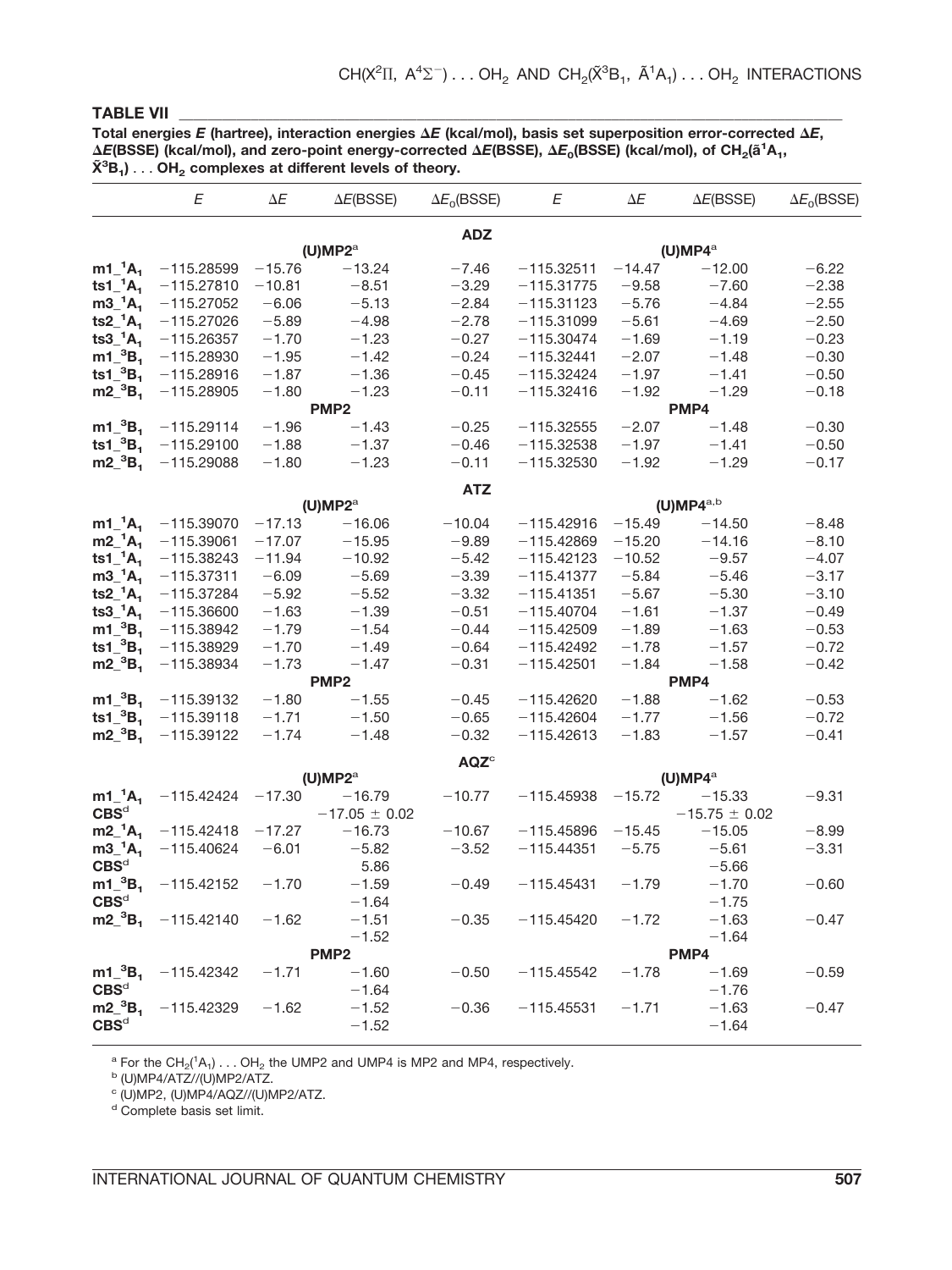# **TABLE VIII**

**MP2/ATZ** harmonic vibrational frequencies ω(cm<sup>-1</sup>) and zero-point energies ZPE (kcal/mol) of the  $CH_2(\tilde{a}^1A_1) \ldots OH_2$  (m1, m2, ts1, m3, ts2, ts3) and  $CH_2(\tilde{X}^3B_1) \ldots OH_2$  (m1, ts1, m2) complexes.

| $m1^{-1}A_1$                       |        | $m2-1A1$                       |       |                       | ts $1^{-1}A_1$ |                                | $m3-1-1A1$ |                           | $ts2--1A1$ |  |
|------------------------------------|--------|--------------------------------|-------|-----------------------|----------------|--------------------------------|------------|---------------------------|------------|--|
| $\omega_1$ (a")                    | 101    | $\omega_1$                     | 150   | $\omega_1$ (a")       | 343i           | $\omega_1$ (a'')               | 86.6       | $\omega_1$ (a'')          | 86.2i      |  |
| $\omega_2$ (a')                    | 442    | $\omega_{2}$                   | 442   | $\omega_2$ (a')       | 388            | $\omega_2$ (a')                | 138        | $\omega_2$ (a'')          | 145        |  |
| $\omega_{3}$ (a'')                 | 695    | $\omega_3$                     | 662   | $\omega_3$ (a')       | 654            | $\omega_{3}$ (a')              | 187        | $\omega_{3}(\mathbf{a}')$ | 166        |  |
| $\omega_4$ (a')                    | 710    | $\omega_4$                     | 730   | $\omega_4$ (a")       | 703            | $\omega_4$ (a")                | 208        | $\omega_4$ (a')           | 225        |  |
| $\omega_{5}$ (a'')                 | 1183   | $\omega_5$                     | 1149  | $\omega_{5}$ (a")     | 1164           | $\omega_{5}$ (a')              | 403        | $\omega_5(a')$            | 498        |  |
| $\omega_{6}$ (a')                  | 1186   | $\omega_{6}$                   | 1201  | $\omega_{6}$ (a')     | 1182           | $\omega_{6}$ (a'')             | 727        | $\omega_{6}$ (a'')        | 640        |  |
| $\omega_7$ (a')                    | 1423   | $\omega_7$                     | 1423  | $\omega_7$ (a')       | 1390           | $\omega_7$ (a')                | 1423       | $\omega_7$ (a')           | 1423       |  |
| $\omega_{8}$ (a')                  | 1655   | $\omega_{\rm B}$               | 1614  | $\omega_{8}$ (a')     | 1611           | $\omega_{8}$ (a')              | 1656       | $\omega_{8}(\mathsf{a}')$ | 1658       |  |
| $\omega_{9}$ (a')                  | 3006   | $\omega_{9}$                   | 3008  | $\omega_{9}$ (a')     | 2964           | $\omega_{9}$ (a')              | 3021       | $\omega_{9}(\mathsf{a}')$ | 3021       |  |
| $\omega_{10}$ (a")                 | 3080   | $\omega_{10}$                  | 3100  | $\omega_{10}$ (a'')   | 3045           | $\omega_{10}$ (a')             | 3103       | $\omega_{10}$ (a'')       | 3103       |  |
| $\omega_{11}$ (a')                 | 3751   | $\omega_{11}$                  | 3755  | $\omega_{11}$ (a')    | 3746           | $\omega_{11}$ (a')             | 3619       | $\omega_{11}$ (a')        | 3627       |  |
| $\omega_{12}$ (a")                 | 3848   | $\omega_{12}$                  | 3877  | $\omega_{12}$ (a")    | 3875           | $\omega_{12}$ (a')             | 3906       | $\omega_{12}$ (a')        | 3907       |  |
| <b>ZPE</b>                         | 30.14  | <b>ZPE</b>                     | 30.18 | <b>ZPE</b>            | 29.62          | <b>ZPE</b>                     | 26.42      | <b>ZPE</b>                | 26.32      |  |
| $\text{ts3}^{-1}_A$ A <sub>1</sub> |        | m1 <sup>3</sup> B <sub>1</sub> |       | $ts1^{3}_{-}B_1$      |                | m2 <sup>3</sup> B <sub>1</sub> |            |                           |            |  |
| $\omega_1$ (a")                    | 101.3i | $\omega_1$ (a")                | 63.2  | $\omega_1$ (a")       | 66.2i          | $\omega_1$ (a")                | 39.1       |                           |            |  |
| $\omega_2$ (a')                    | 65.0   | $\omega_{2}$ (a")              | 70.3  | $\omega_2$ (a")       | 10.6           | $\omega_{2}$ (a'')             | 81.6       |                           |            |  |
| $\omega_3$ (a'')                   | 75.5   | $\omega_3$ (a')                | 81.5  | $\omega_3$ (a')       | 59.9           | $\omega_3$ (a')                | 94.0       |                           |            |  |
| $\omega_4$ (a')                    | 95.6   | $\omega_4$ (a')                | 107   | $\omega_4$ (a')       | 106            | $\omega_4$ (a')                | 122        |                           |            |  |
| $\omega_{5}$ (a'')                 | 165    | $\omega_{5}$ (a')              | 175   | $\omega_{5}$ (a')     | 205            | $\omega_5$ (a')                | 228        |                           |            |  |
| $\omega_{6}$ (a')                  | 196    | $\omega_{6}$ (a")              | 310   | $\omega_{6}$ (a")     | 238            | $\omega_{6}$ (a")              | 312        |                           |            |  |
| $\omega_7$ (a')                    | 1427   | $\omega_7$ (a')                | 1132  | $\omega_7$ (a')       | 1135           | $\omega_7$ (a')                | 1134       |                           |            |  |
| $\omega_{\rm a}$ (a')              | 1632   | $\omega_{8}$ (a')              | 1629  | $\omega_{\rm a}$ (a') | 1629           | $\omega_{8}$ (a')              | 1631       |                           |            |  |
| $\omega_{9}$ (a')                  | 2995   | $\omega_{9}$ (a')              | 3181  | $\omega_{9}$ (a')     | 3183           | $\omega_{9}$ (a')              | 3194       |                           |            |  |
| $\omega_{10}$ (a')                 | 3074   | $\omega_{10}$ (a')             | 3419  | $\omega_{10}$ (a')    | 3421           | $\omega_{10}$ (a")             | 3428       |                           |            |  |
| $\omega_{11}$ (a')                 | 3818   | $\omega_{11}$ (a')             | 3819  | $\omega_{11}$ (a')    | 3820           | $\omega_{11}$ (a')             | 3787       |                           |            |  |
| $\omega_{12}$ (a")                 | 3941   | $\omega_{12}$ (a")             | 3943  | $\omega_{12}$ (a")    | 3945           | $\omega_{12}$ (a')             | 3923       |                           |            |  |
| <b>ZPE</b>                         | 24.99  | <b>ZPE</b>                     | 25.63 | <b>ZPE</b>            | 25.38          | <b>ZPE</b>                     | 25.69      |                           |            |  |

estimated to be about  $-5$  kcal/mol at the CBS limit, judging from our previous experience.

The ts $1<sup>-1</sup>A<sub>1</sub>$  structure is the transition state between two energetically equivalent  $m2\_^{1}A_{1}$  structures with respect to the pivotal movement of the  $H_2O$  molecule around the C...O axis of m2\_<sup>1</sup>A<sub>1</sub> [Fig. 2(b)], meaning that the energy barrier of this librational motion is 4.0 kcal/mol at the MP4/ATZ level. Figure 4 depicts the MP4/ATZ PEC of CH<sub>2</sub>  $(\tilde{a}^1A_1)$  +  $H_2O$  along the C... O coordinate. Finally, in all three structures, the symmetric and asymmetric stretching of water is red shifted  $\sim$ 70–100 cm<sup>-1</sup> and the methylene bending are red shifted by  $50 - 80$  cm<sup>-1</sup>.

The previous theoretical literature concerning the m1\_ ${}^1A_1$  CH<sub>2</sub> . . . OH<sub>2</sub> complex is significant [14 –

20] (see Table I). Although, in general, all previous works give the  $m1_A$ <sup>1</sup>A<sub>1</sub> conformation as a minimum, the level of calculations are considerably lower than the present one and lacking systematic  $BSSE + ZPE$  corrections. This is reflected in a variety of conflicting results. For instance, the interaction energy of  $C \dots O$  ranges from  $-5.91$  [18] to  $-20.14$  [17] kcal/mol, or corrected for ZPE,  $-15.3$ [20] to  $-2.89$  [18] kcal/mol. Similarly, C...O distances range from 1.758 [20] to 2.366 Å. [18] The  $m2$ <sup>1</sup> $A$ <sub>1</sub> structure was also examined in 1996 [21] at the MP2 and QCISD(T) + ZPE level, giving  $\Delta E_0$  =  $-9.30$  (MP2) and  $-6.37$  [QCISD(T)] kcal/mol.

The rest of the  $CH_2(\tilde{a}^1A_1)...OH_2$  structures presently studied and shown in Figure 2 are a third minimum  $(m3_1^1A_1)$  and two transition structures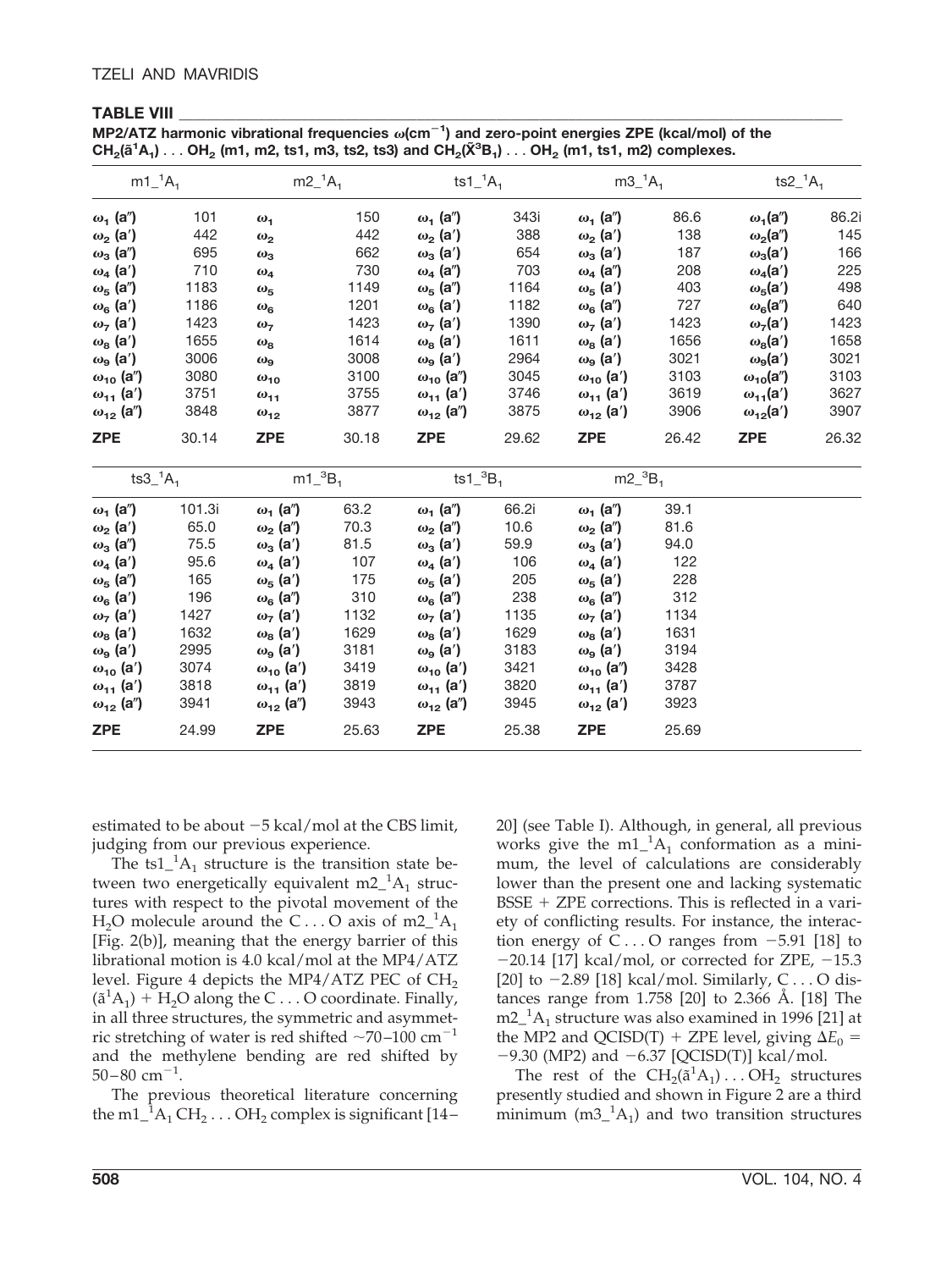|             | complexes at the (U)MP2/ATZ level. <sup>a</sup> |                |                                |                                    |                          |              |  |  |  |  |  |  |
|-------------|-------------------------------------------------|----------------|--------------------------------|------------------------------------|--------------------------|--------------|--|--|--|--|--|--|
|             | $CH_2(\tilde{a}^1A_1)H_2O$                      |                |                                |                                    |                          |              |  |  |  |  |  |  |
|             | $m1-1A1$                                        | $m2-1A1$       | ts1_ $^1$ A <sub>1</sub>       | $m3_1^1A_1$                        | ts2_ $^1$ A <sub>1</sub> | $ts3_1^4A_1$ |  |  |  |  |  |  |
| $q_c$       | $-0.99$                                         | $-0.99$        | $-0.88$                        | $-0.87$                            | $-0.86$                  | $-0.85$      |  |  |  |  |  |  |
| $q_{H1}$    | 0.33                                            | 0.34           | 0.30                           | 0.46                               | 0.42                     | 0.49         |  |  |  |  |  |  |
| $q_{H2}$    | 0.33                                            | 0.31           | 0.30                           | 0.40                               | 0.42                     | 0.37         |  |  |  |  |  |  |
| $q_{\rm o}$ | $-0.13$                                         | $-0.10$        | $-0.14$                        | $-0.48$                            | $-0.47$                  | $-0.42$      |  |  |  |  |  |  |
| $q_{H3}$    | 0.23                                            | 0.19           | 0.21                           | 0.30                               | 0.30                     | 0.21         |  |  |  |  |  |  |
| $q_{H4}$    | 0.23                                            | 0.25           | 0.21                           | 0.19                               | 0.19                     | 0.21         |  |  |  |  |  |  |
| $\mu$       | 3.403                                           | 4.193          | 4.904                          | 3.692                              | 3.669                    | 2.251        |  |  |  |  |  |  |
|             |                                                 |                |                                | $CH_2(\tilde{X}^3B_1) \ldots H_2O$ |                          |              |  |  |  |  |  |  |
|             | $m1$ <sup>3</sup> B <sub>1</sub>                | ts1_ ${}^3B_1$ | m2 <sup>3</sup> B <sub>1</sub> | $ts2^{3}B_1$                       |                          |              |  |  |  |  |  |  |
| $q_c$       | $-1.00$                                         | $-1.01$        | $-0.89$                        | $-0.93$                            |                          |              |  |  |  |  |  |  |
| $q_{H1}$    | 0.58                                            | 0.58           | 0.44                           | 0.46                               |                          |              |  |  |  |  |  |  |
| $q_{H2}$    | 0.43                                            | 0.43           | 0.44                           | 0.46                               |                          |              |  |  |  |  |  |  |
| $q_{\rm o}$ | $-0.43$                                         | $-0.41$        | $-0.47$                        | $-0.42$                            |                          |              |  |  |  |  |  |  |
| $q_{H3}$    | 0.21                                            | 0.19           | 0.27                           | 0.21                               |                          |              |  |  |  |  |  |  |
| $q_{H4}$    | 0.21                                            | 0.21           | 0.20                           | 0.21                               |                          |              |  |  |  |  |  |  |
| $\mu$       | 2.080                                           | 2.312          | 1.776                          | 2.632                              |                          |              |  |  |  |  |  |  |

**TABLE IX \_\_\_\_\_\_\_\_\_\_\_\_\_\_\_\_\_\_\_\_\_\_\_\_\_\_\_\_\_\_\_\_\_\_\_\_\_\_\_\_\_\_\_\_\_\_\_\_\_\_\_\_\_\_\_\_\_\_\_\_\_\_\_\_\_\_\_\_\_\_\_\_\_\_\_\_\_\_\_\_\_\_\_\_\_\_\_\_\_\_\_\_\_** Atomic Mulliken charges  $q$  and dipole moments  $\mu$  (Debye) of the CH<sub>2</sub>(ã<sup>1</sup>  $OH<sub>2</sub>$  and  $CH<sub>2</sub>(X<sup>3</sup>B<sub>2</sub>)$ **B1)** ... **OH2**

<sup>a</sup> Mulliken charges and dipole moments of the free CH<sub>2</sub> and H<sub>2</sub>O at the (U)MP2/ATZ level are as follows: CH<sub>2</sub>(ã<sup>1</sup>A<sub>1</sub>):  $q_C = -0.80$ ,  $\mu =$ 1.814 Debye; CH<sub>2</sub>( $\tilde{X}^3B_1$ ):  $q_C = -0.91$ ,  $\mu = 0.594$  Debye; H<sub>2</sub>O:  $q_O = -0.43$ ,  $\mu = 1.859$  Debye.

(ts2\_ and ts3\_ $^1$ A<sub>1</sub>), all belonging to the C<sub>S</sub> point group. The  $ts2_{-}^{1}A_{1}$  is the transition state between two (energetically) equivalent  $m3_1^1A_1$  structures with a very small energy barrier  $( $0.2$  kcal/mol,$ including ZPE corrections). At the MP4/AQZ// MP2/ATZ level, the m3 $^{-1}A_1C...$  H interaction energy amounts to  $\Delta E = -5.75$  kcal/mol or  $\Delta E_0(BSSE)[CBS] = -3.31[-3.36]$  kcal/mol, and practically the same in the  $ts2<sup>-1</sup>A<sub>1</sub>$ . It is interesting



**SCHEME 7.**

to observe that we are dealing with a remarkably strong (-3.4 kcal/mol) C... H "hydrogen bond" in both m3<sub> $-$ </sub> and ts2 $^{-1}A_1$  structures, probably the result of the positive end of the water hydrogen  $[H_3]$ in Fig. 1(d)] facing the cylindrically symmetric 2*s* (or  $2sp_z$  hybrid) of the CH<sub>2</sub>  $\tilde{a}^1A_1$  state [Scheme (8)].



**FIGURE 4.** Potential energy curves at the (U)MP2/ATZ level of the m1\_<sup>1</sup>A<sub>1</sub> CH<sub>2</sub>( $\tilde{a}^1A_1$ ) . . . OH<sub>2</sub> and m1\_<sup>3</sup>B<sub>1</sub>  $CH_2(\tilde{X}^3B_1) \ldots OH_2$  structures.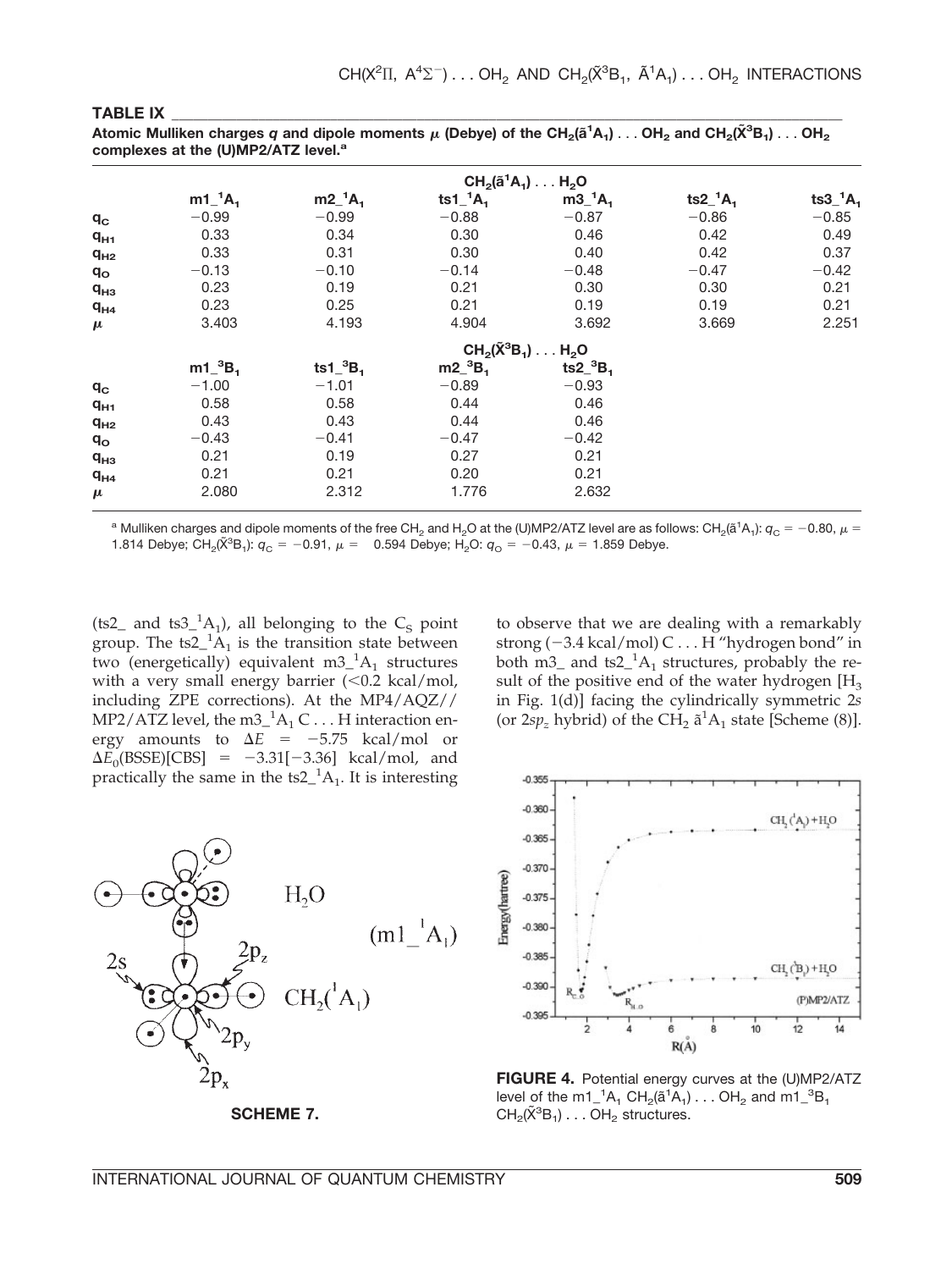

**SCHEME 8.**

Finally, and in accordance with the previously discussed strong C . . . HOH interaction, a red shifted O—H stretching interaction of  $\sim$ 200 cm<sup>-1</sup> is calculated for both  $m3$ <sup> $-$ </sup> and ts2<sup> $-1$ </sup>a<sub>1</sub> structures. The ts3 $^{-1}A_1$  transition state [Fig. 1(f)] concerns a CH...O interaction with  $\Delta E[\Delta E_0(BSSE)]$  =  $-1.61[-0.49]$  kcal/mol.

We discuss now the interaction of  $H_2O$  with the  $\tilde{X}^3B_1$  state of CH<sub>2</sub>. Looking at the electronic distribution of the  $\tilde{\chi}^3B_1$  [Scheme (5)], we expect weak van der Waals interactions between these two species, and indeed this is the case. No calculations have been reported so far on the  $\tilde{X}^3B_1$  state of  $CH_2 + H_2O$ .

We present results for two minima  $(m1_3 B_1)$  $m2_{}^{3}B_{1}$ ) and one transition state (ts $1_{}^{3}B_{1}$ ), all of geometrical  $C_s$  symmetry [Fig. 2(g), (h), and (i)]. The H...O interaction energy of  $m1_{3}^{3}B_{1}$  is  $\Delta E = -1.78$ kcal/mol at the MP4/AQZ//MP2/ATZ, or including ZPE and BSSE corrections,  $\Delta E_0(BSSE)[CBS]$  =  $-0.59[-0.66]$  kcal/mol (Table VII). Figure 4 shows the PMP2/ATZ potential curve of  $m1_{3}^{3}B_{1}$  along the H...O coordinate.

The ts $1_{-}^{3}B_{1}$  is the transition state between two equivalent (mirror images) geometries of  $m1_{1}^{3}B_{1}$ , but the total energy differences between the  $\text{m1}_{-}^{\text{3}}\text{B}_{1}$ and ts1 $^{3}B_1$  is negligible, making the two structures practically indistinguishable. Contrasting the total energies of  $m1_A^1A_1$  and  $m1_3B_1$  corrected for ZPE, BSSE and including the CBS limit at MP4/AQZ level, it is seen (Tables II, III, and VII) that the global minimum of the  $CH_2 \dots OH_2$  complex is the  $m1_{a}^{3}B_{1}$  state by  $-1.97$  kcal/mol. However, considering our MP4/AQZ  $\tilde{a}^1 A_1 \leftarrow \tilde{X}^3 B_1$  energy splitting of 11.04 kcal/mol (Tables II and III), larger by 2.0 kcal/mol from the experimental value [26], we can claim with confidence that the  $m1_{}^{1}A_1$  and  $m1_{}^{3}B_1$ states are in essence degenerate. Lastly, in the  $m2$ <sup>3</sup>B<sub>1</sub>, at the MP4/AQZ//MP2/ATZ level, the H...C interaction energy is  $\Delta E = -1.71$  kcal/mol, reduced to  $-0.47$  kcal/mol by adding the ZPE and BSSE corrections, or  $-0.48$  kcal/mol at the CBS limit (Table VII).

# **Synopsis**

Employing the  $(P)MPn(n = 2, 4)$  technique in conjunction with the sequence of correlation consistent basis sets aug-cc-pV $xZ$ ,  $x = 2$ , 3, and 4, we have systematically examined the weakly interacting systems CH( $X^2\Pi$ ,  $a^4\Sigma^-$ ) + H<sub>2</sub>O and CH<sub>2</sub>( $\tilde{X}^3B_1$ ,  $\tilde{a}^1A_1$ ) + H<sub>2</sub>O. For the CH . . . OH<sub>2</sub> system, we have located four minima (m) and three transition states (ts, one imaginary frequency), and five minima and four transition states for the  $CH_2 \dots OH_2$ . All our results have been corrected for ZPE and BSSE, while for the most important m\_ structures, we report complete basis set (CBS) interaction limits.

The highest  $CH(X^2\Pi) \dots OH_2$  [m1\_<sup>2</sup> $\Pi$ , Fig. 1(a)] and  $CH_2(\tilde{a}^1A_1) \ldots OH_2$  [m1\_<sup>1</sup>A<sub>1</sub>; Fig. 2(a)] interactions are the result of electron transfer from the oxygen atom to the empty  $p_{\pi}$  orbitals of CH(X<sup>2</sup>II) and  $CH_2(\tilde{a}^1A_1)$ , respectively. Specifically, and at the highest level of calculation (P)MP4/AQZ//MP2/ ATZ, including ZPE, BSSE, and CBS extrapolation, we obtain  $\Delta E_0(BSSE)$  + CBS = -9.36 kcal/mol at  $r_{\text{C}_{\text{C}}\text{O}} = 1.752$  Å, and -9.73 kcal/mol at  $r_{\text{C}_{\text{C}}\text{O}} =$ 1.741 Å for  $m1_2^2\Pi$  and  $m1_2^1A_1$ , respectively. The obvious similarity of the interaction mechanism causes practically the same "binding energies" and bond distances for both systems.

In the  $m1_{-}^{4}\Sigma^{-}$  CH . . . H<sub>2</sub>O complex [Fig. 1(e)], we obtain  $\Delta E_0(BSSE)$  + CBS = -1.69 kcal/mol at  $r_{\text{H} \dots \text{O}}$  = 2.151 Å, close to the corresponding  $HC = CH ... OH<sub>2</sub>$  interaction [27], as expected.

Furthermore, in the  $CH_2 \dots H_2O$  complex, the  $m3_1^1A_1$  structure [Fig. 2(d)] has a remarkably strong C...H "hydrogen bond,"  $\Delta E_0(BSSE)$  +  $CBS = -3.36$  kcal/mol at  $r_{H...C} = 2.098$  Å, while the m1<sup>3</sup>B<sub>1</sub> species [Fig. 2(g)] gives a  $\Delta E_0(\text{BSSE})$  +  $CBS = -0.66$  kcal/mol at  $r_{H\dots O} = 2.376$  Å.

Finally, the global minimum of the  $CH_2 \dots OH_2$ complex is the  $m1_{3}B_{1}$  state, lower than  $m1_{4}A_{1}$  by 1.97 kcal/mol. However, considering our MP4/ AQZ  $\tilde{a}^1A_1 \leftarrow \tilde{X}^3B_1$  energy splitting of 11.04 kcal/ mol, 2.0 kcal/mol larger than the experimental value [30f], we conclude that  $m1_A^1A_1$  and  $m1_3^3B_1$ states are in essence degenerate.

## **ACKNOWLEDGMENT**

D. T. expresses her gratitude to the Hellenic Scholarship Foundation (IKY) for financial assistance.